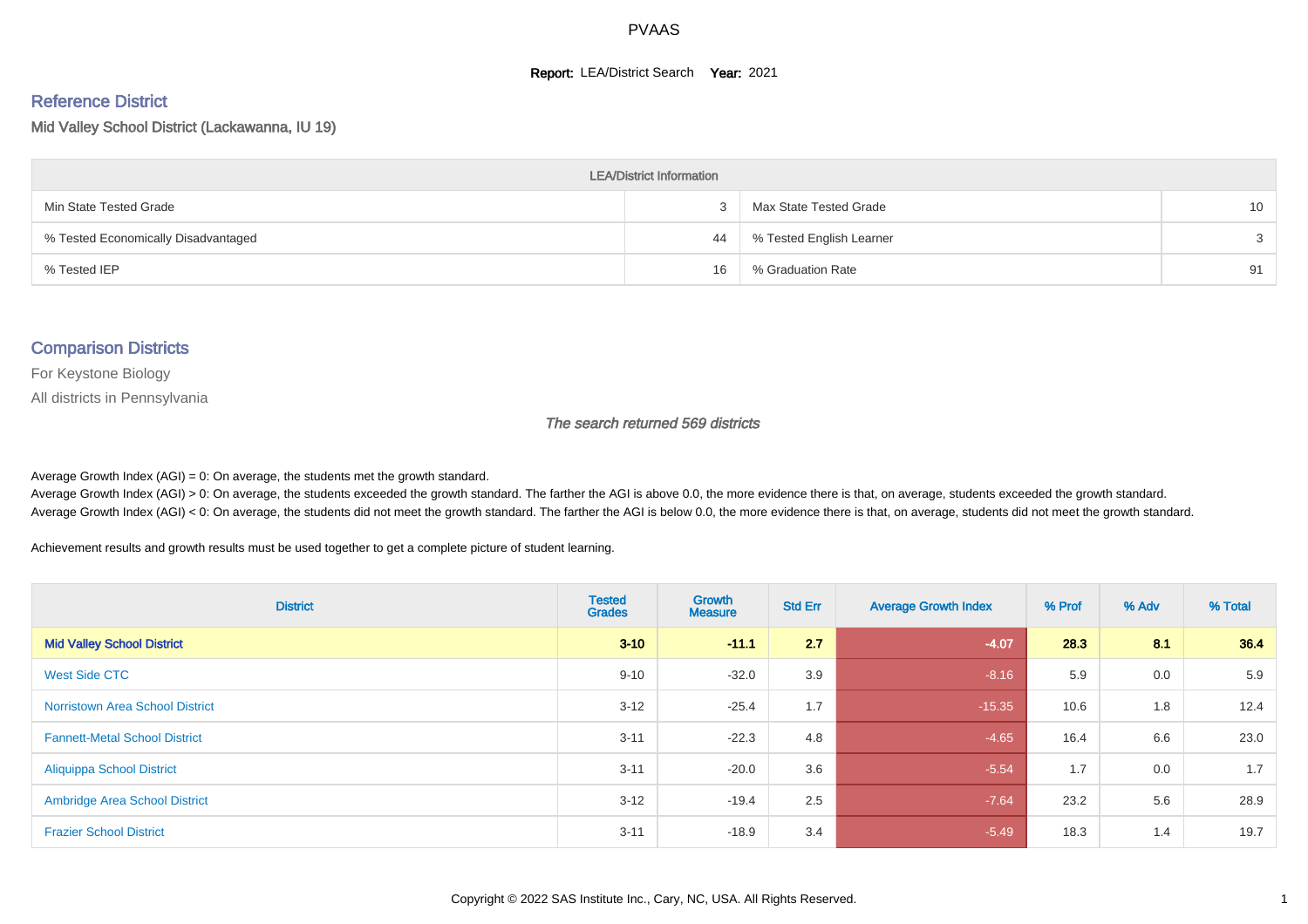| <b>District</b>                                    | <b>Tested</b><br><b>Grades</b> | <b>Growth</b><br><b>Measure</b> | <b>Std Err</b> | <b>Average Growth Index</b> | % Prof | % Adv   | % Total |
|----------------------------------------------------|--------------------------------|---------------------------------|----------------|-----------------------------|--------|---------|---------|
| <b>Mid Valley School District</b>                  | $3 - 10$                       | $-11.1$                         | 2.7            | $-4.07$                     | 28.3   | 8.1     | 36.4    |
| <b>Big Beaver Falls Area School District</b>       | $3 - 11$                       | $-17.9$                         | 2.8            | $-6.27$                     | 9.4    | 2.8     | 12.2    |
| <b>Muhlenberg School District</b>                  | $3 - 10$                       | $-17.8$                         | 1.9            | $-9.34$                     | 12.4   | 4.6     | 17.0    |
| <b>York City School District</b>                   | $3-12$                         | $-17.7$                         | 1.8            | $-10.05$                    | 3.2    | 0.7     | 3.9     |
| <b>Cheltenham School District</b>                  | $3 - 11$                       | $-17.6$                         | 2.0            | $-8.74$                     | 24.4   | 8.3     | 32.6    |
| Imhotep Institute Charter High School              | $9 - 11$                       | $-17.6$                         | 5.8            | $-3.03$                     | 15.4   | 0.0     | 15.4    |
| <b>Williamsburg Community School District</b>      | $3 - 11$                       | $-16.9$                         | 4.1            | $-4.14$                     | 22.4   | $0.0\,$ | 22.4    |
| <b>Allentown City School District</b>              | $3 - 12$                       | $-16.9$                         | 1.4            | $-12.37$                    | 5.9    | 0.4     | 6.3     |
| <b>Chartiers-Houston School District</b>           | $3 - 10$                       | $-16.5$                         | 3.5            | $-4.79$                     | 26.3   | 6.6     | 32.9    |
| Meyersdale Area School District                    | $3 - 11$                       | $-16.1$                         | 3.3            | $-4.94$                     | 20.3   | 5.8     | 26.1    |
| <b>Washington School District</b>                  | $3 - 11$                       | $-15.9$                         | 2.9            | $-5.44$                     | 12.9   | 1.7     | 14.7    |
| <b>North Hills School District</b>                 | $3 - 11$                       | $-15.8$                         | 1.8            | $-8.84$                     | 26.4   | 19.8    | 46.2    |
| La Academia Partnership Charter School             | $6 - 11$                       | $-15.5$                         | 5.7            | $-2.70$                     | 2.3    | 0.0     | 2.3     |
| <b>Turkeyfoot Valley Area School District</b>      | $3 - 12$                       | $-15.4$                         | 5.8            | $-2.66$                     | 3.8    | $3.8\,$ | 7.6     |
| <b>Lincoln Park Performing Arts Charter School</b> | $7 - 11$                       | $-14.9$                         | 2.7            | $-5.45$                     | 39.3   | 8.9     | 48.2    |
| Philadelphia Academy Charter School                | $3 - 11$                       | $-14.7$                         | 2.7            | $-5.42$                     | 21.6   | 3.9     | 25.5    |
| <b>Hanover Area School District</b>                | $3 - 11$                       | $-14.7$                         | 4.7            | $-3.13$                     | 12.1   | 3.0     | 15.2    |
| <b>Executive Education Academy Charter School</b>  | $3 - 10$                       | $-14.6$                         | 3.0            | $-4.81$                     | 8.5    | $1.2$   | 9.8     |
| <b>Shade-Central City School District</b>          | $3 - 11$                       | $-14.6$                         | 4.0            | $-3.68$                     | 9.6    | 0.0     | 9.6     |
| <b>Northwestern School District</b>                | $3 - 11$                       | $-14.6$                         | 3.2            | $-4.51$                     | 32.5   | 13.7    | 46.2    |
| <b>Butler Area School District</b>                 | $3 - 11$                       | $-14.1$                         | 1.5            | $-9.60$                     | 26.4   | 11.1    | 37.5    |
| <b>Greater Latrobe School District</b>             | $3 - 11$                       | $-14.1$                         | 2.0            | $-7.14$                     | 41.0   | 12.6    | 53.6    |
| <b>California Area School District</b>             | $3 - 10$                       | $-13.7$                         | 4.5            | $-3.06$                     | 41.7   | 16.7    | 58.3    |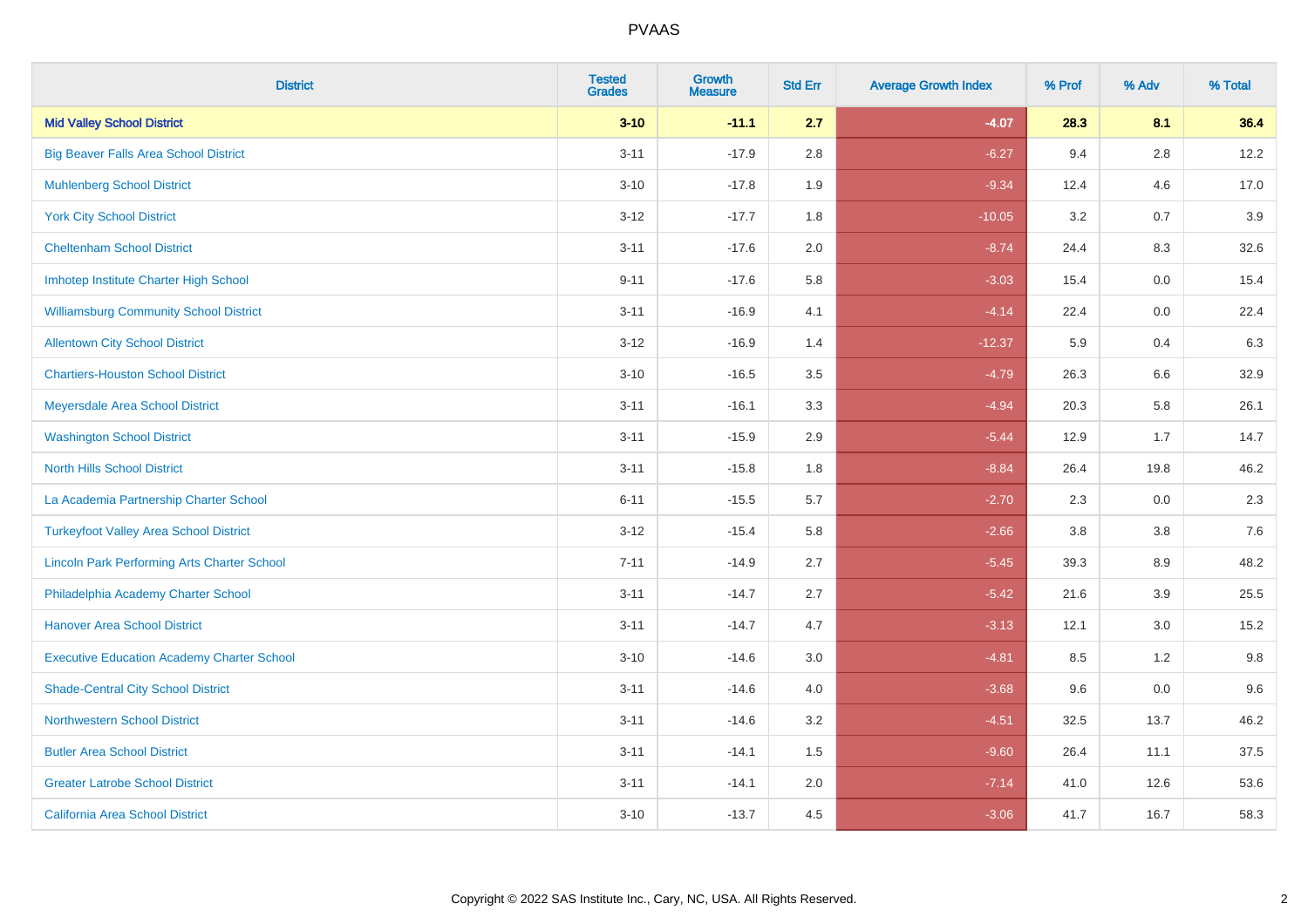| <b>District</b>                                | <b>Tested</b><br><b>Grades</b> | Growth<br><b>Measure</b> | <b>Std Err</b> | <b>Average Growth Index</b> | % Prof | % Adv   | % Total |
|------------------------------------------------|--------------------------------|--------------------------|----------------|-----------------------------|--------|---------|---------|
| <b>Mid Valley School District</b>              | $3 - 10$                       | $-11.1$                  | 2.7            | $-4.07$                     | 28.3   | 8.1     | 36.4    |
| <b>New Castle Area School District</b>         | $3 - 12$                       | $-13.6$                  | 2.3            | $-5.99$                     | 17.6   | 2.0     | 19.5    |
| <b>Central Fulton School District</b>          | $3 - 11$                       | $-13.3$                  | 3.2            | $-4.20$                     | 18.1   | 9.7     | 27.8    |
| <b>Panther Valley School District</b>          | $3-12$                         | $-13.3$                  | 3.2            | $-4.10$                     | 31.5   | 4.1     | 35.6    |
| <b>Greenville Area School District</b>         | $3 - 11$                       | $-13.2$                  | 3.0            | $-4.45$                     | 32.1   | 4.6     | 36.7    |
| Morrisville Borough School District            | $3 - 11$                       | $-13.1$                  | 3.7            | $-3.52$                     | 4.9    | 1.6     | 6.6     |
| <b>Tussey Mountain School District</b>         | $3 - 12$                       | $-13.0$                  | 3.3            | $-3.93$                     | 11.1   | $3.2\,$ | 14.3    |
| <b>Riverview School District</b>               | $3 - 11$                       | $-13.0$                  | 4.0            | $-3.29$                     | 43.1   | 7.8     | 51.0    |
| <b>Pittsburgh School District</b>              | $3 - 11$                       | $-13.0$                  | 1.1            | $-12.25$                    | 16.1   | 6.5     | 22.6    |
| <b>Tacony Academy Charter School</b>           | $3 - 11$                       | $-12.9$                  | 3.3            | $-3.90$                     | 8.6    | 1.4     | 10.0    |
| <b>Central Cambria School District</b>         | $3 - 11$                       | $-12.7$                  | 2.3            | $-5.61$                     | 19.4   | 7.4     | 26.9    |
| <b>Neshannock Township School District</b>     | $3 - 10$                       | $-12.5$                  | 2.7            | $-4.73$                     | 29.0   | 13.0    | 42.0    |
| <b>Ellwood City Area School District</b>       | $3 - 11$                       | $-12.5$                  | 3.1            | $-4.00$                     | 26.7   | 8.7     | 35.4    |
| <b>Southmoreland School District</b>           | $3 - 11$                       | $-12.5$                  | 3.1            | $-4.04$                     | 33.3   | 15.5    | 48.8    |
| <b>Wilkes-Barre Area School District</b>       | $3 - 11$                       | $-12.4$                  | 2.4            | $-5.18$                     | 14.2   | 3.7     | 17.9    |
| <b>Hanover Public School District</b>          | $3 - 11$                       | $-12.4$                  | 2.7            | $-4.50$                     | 22.7   | 6.2     | 28.9    |
| <b>Girard School District</b>                  | $3 - 11$                       | $-12.3$                  | 2.6            | $-4.76$                     | 29.7   | 18.9    | 48.6    |
| <b>Dunmore School District</b>                 | $3 - 11$                       | $-12.2$                  | 2.7            | $-4.51$                     | 15.0   | 5.3     | 20.4    |
| <b>Mcguffey School District</b>                | $3 - 11$                       | $-12.1$                  | 3.0            | $-4.06$                     | 12.8   | 5.9     | 18.6    |
| Jefferson-Morgan School District               | $3 - 10$                       | $-12.0$                  | 3.9            | $-3.09$                     | 28.6   | 6.1     | 34.7    |
| West Mifflin Area School District              | $3-12$                         | $-11.9$                  | 2.5            | $-4.77$                     | 15.9   | 4.0     | 19.9    |
| <b>Windber Area School District</b>            | $3 - 11$                       | $-11.9$                  | 3.0            | $-3.94$                     | 41.0   | 10.3    | 51.3    |
| Lehigh Valley Charter High School For The Arts | $9 - 10$                       | $-11.8$                  | 2.5            | $-4.76$                     | 28.9   | 5.7     | 34.6    |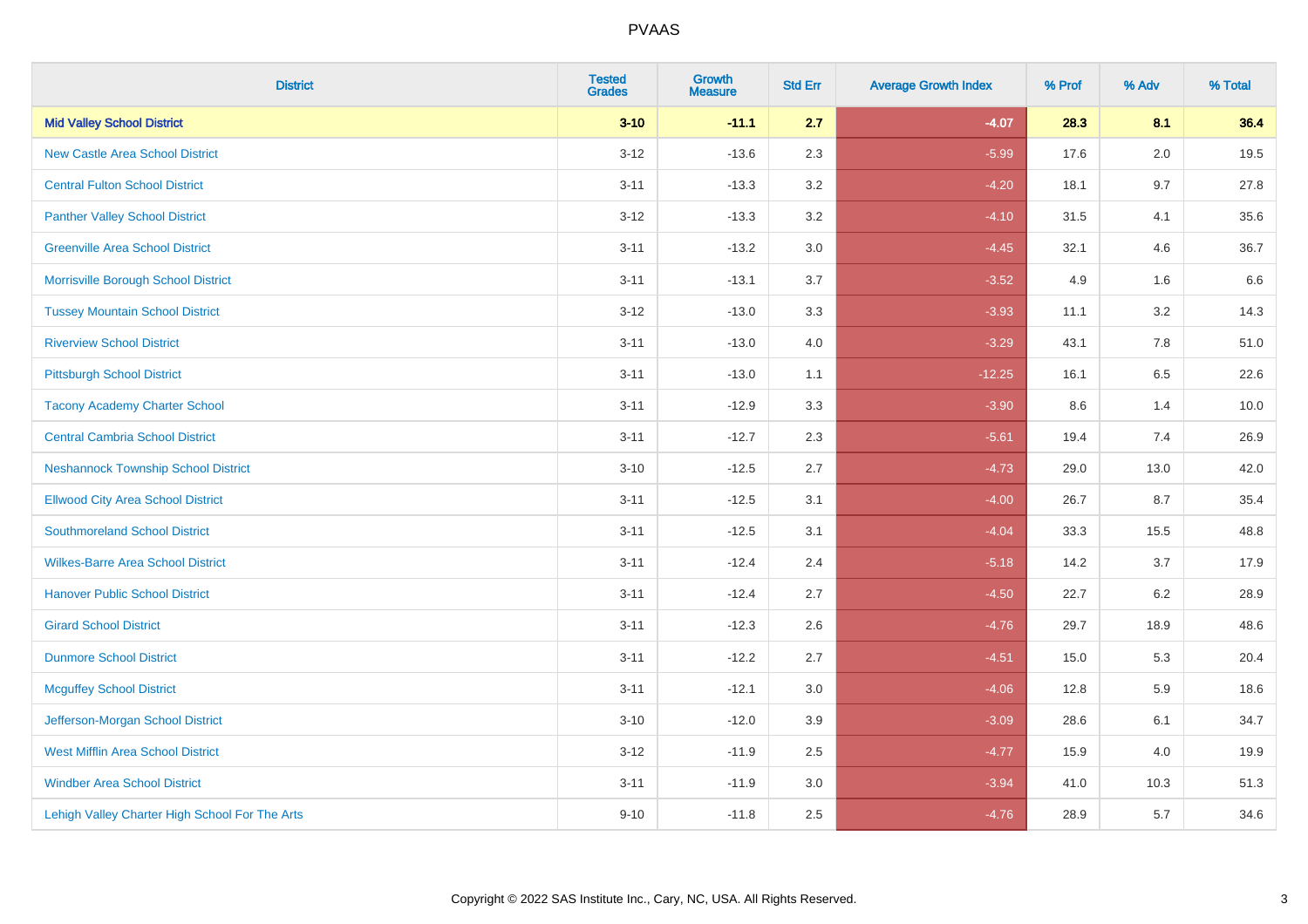| <b>District</b>                               | <b>Tested</b><br><b>Grades</b> | Growth<br><b>Measure</b> | <b>Std Err</b> | <b>Average Growth Index</b> | % Prof | % Adv   | % Total |
|-----------------------------------------------|--------------------------------|--------------------------|----------------|-----------------------------|--------|---------|---------|
| <b>Mid Valley School District</b>             | $3 - 10$                       | $-11.1$                  | 2.7            | $-4.07$                     | 28.3   | 8.1     | 36.4    |
| <b>Derry Area School District</b>             | $3 - 11$                       | $-11.8$                  | 2.6            | $-4.53$                     | 34.8   | 6.1     | 40.9    |
| <b>Moniteau School District</b>               | $3 - 11$                       | $-11.8$                  | 2.9            | $-4.07$                     | 22.6   | $5.0\,$ | 27.6    |
| Jefferson County-Dubois AVTS                  | $9 - 11$                       | $-11.7$                  | 3.1            | $-3.72$                     | 17.6   | $2.8\,$ | 20.4    |
| <b>Williamsport Area School District</b>      | $3 - 11$                       | $-11.7$                  | 1.4            | $-8.29$                     | 18.2   | 10.5    | 28.7    |
| <b>Forbes Road School District</b>            | $3 - 11$                       | $-11.5$                  | 4.7            | $-2.43$                     | 23.1   | 10.3    | 33.3    |
| <b>Old Forge School District</b>              | $3 - 12$                       | $-11.3$                  | 3.1            | $-3.62$                     | 28.6   | 13.2    | 41.8    |
| <b>Burgettstown Area School District</b>      | $3 - 11$                       | $-11.2$                  | 3.2            | $-3.46$                     | 16.0   | 2.7     | 18.7    |
| <b>Mid Valley School District</b>             | $3 - 10$                       | $-11.1$                  | 2.7            | $-4.07$                     | 28.3   | 8.1     | 36.4    |
| Lackawanna Trail School District              | $3 - 10$                       | $-11.0$                  | 3.3            | $-3.35$                     | 13.1   | 18.0    | 31.2    |
| <b>York Co School Of Technology</b>           | $9 - 12$                       | $-10.9$                  | 1.6            | $-6.79$                     | 22.6   | 4.0     | 26.6    |
| <b>East Lycoming School District</b>          | $3 - 11$                       | $-10.9$                  | 2.1            | $-5.08$                     | 22.5   | 8.2     | 30.8    |
| Jim Thorpe Area School District               | $3 - 11$                       | $-10.9$                  | 2.4            | $-4.48$                     | 19.5   | 6.0     | 25.5    |
| <b>Ligonier Valley School District</b>        | $3 - 11$                       | $-10.8$                  | 3.1            | $-3.43$                     | 34.1   | 5.8     | 39.9    |
| <b>General Mclane School District</b>         | $3 - 11$                       | $-10.7$                  | 2.4            | $-4.40$                     | 34.0   | 15.6    | 49.6    |
| <b>Mohawk Area School District</b>            | $3 - 11$                       | $-10.5$                  | 2.8            | $-3.75$                     | 35.1   | 10.6    | 45.7    |
| <b>Kennett Consolidated School District</b>   | $3 - 11$                       | $-10.4$                  | 1.7            | $-6.27$                     | 28.7   | 14.0    | 42.7    |
| <b>Commodore Perry School District</b>        | $3 - 11$                       | $-10.4$                  | 4.5            | $-2.30$                     | 29.4   | 5.9     | 35.3    |
| <b>Hempfield Area School District</b>         | $3 - 12$                       | $-10.2$                  | 1.6            | $-6.37$                     | 28.1   | 19.2    | 47.3    |
| <b>Scranton School District</b>               | $3 - 12$                       | $-10.1$                  | 2.5            | $-4.04$                     | 20.0   | 7.7     | 27.7    |
| <b>Milton Area School District</b>            | $3 - 11$                       | $-10.1$                  | 2.5            | $-4.04$                     | 23.0   | 11.3    | 34.2    |
| <b>Lancaster School District</b>              | $3 - 12$                       | $-10.0$                  | 1.4            | $-7.22$                     | 9.0    | 3.9     | 12.8    |
| <b>Clarion-Limestone Area School District</b> | $3 - 12$                       | $-10.0$                  | 3.6            | $-2.76$                     | 28.3   | 20.0    | 48.3    |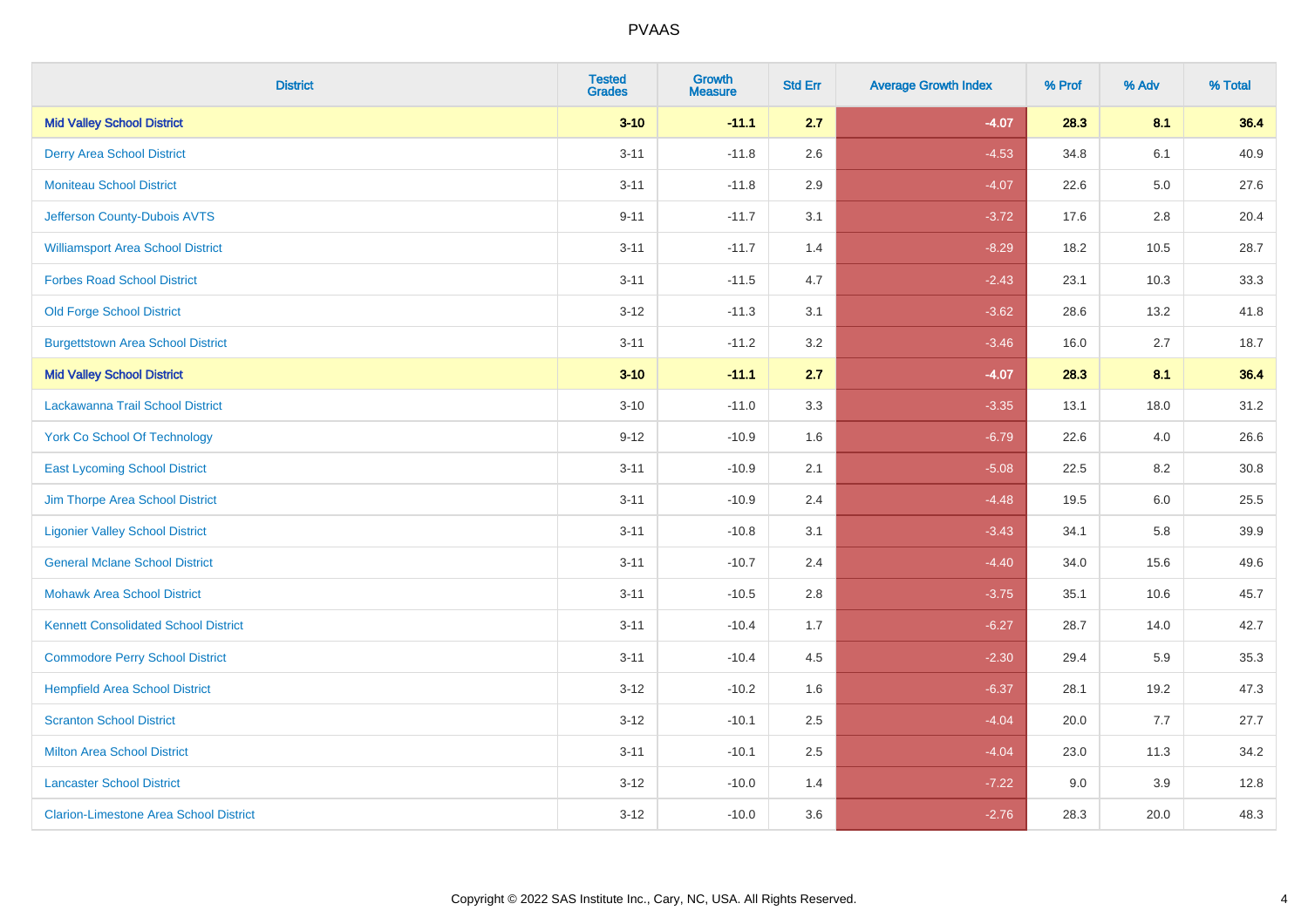| <b>District</b>                                | <b>Tested</b><br><b>Grades</b> | Growth<br><b>Measure</b> | <b>Std Err</b> | <b>Average Growth Index</b> | % Prof | % Adv | % Total |
|------------------------------------------------|--------------------------------|--------------------------|----------------|-----------------------------|--------|-------|---------|
| <b>Mid Valley School District</b>              | $3 - 10$                       | $-11.1$                  | 2.7            | $-4.07$                     | 28.3   | 8.1   | 36.4    |
| <b>Deer Lakes School District</b>              | $3 - 11$                       | $-10.0$                  | 2.5            | $-4.02$                     | 27.7   | 9.9   | 37.6    |
| <b>Lawrence County CTC</b>                     | $10 - 11$                      | $-9.8$                   | 3.7            | $-2.68$                     | 7.3    | 0.0   | 7.3     |
| <b>Big Spring School District</b>              | $3 - 11$                       | $-9.8$                   | 2.3            | $-4.32$                     | 23.6   | 12.9  | 36.5    |
| <b>West York Area School District</b>          | $3 - 12$                       | $-9.8$                   | 2.7            | $-3.57$                     | 21.9   | 10.9  | 32.8    |
| <b>Mastery Charter School - Gratz Campus</b>   | $7 - 10$                       | $-9.5$                   | 4.6            | $-2.09$                     | 0.0    | 3.4   | 3.4     |
| Jamestown Area School District                 | $3 - 11$                       | $-9.5$                   | 4.1            | $-2.33$                     | 41.5   | 4.9   | 46.3    |
| <b>Antietam School District</b>                | $3 - 10$                       | $-9.5$                   | 3.7            | $-2.57$                     | 20.9   | 1.5   | 22.4    |
| <b>Coatesville Area School District</b>        | $3 - 11$                       | $-9.5$                   | 1.6            | $-5.81$                     | 12.8   | 3.3   | 16.2    |
| <b>Plum Borough School District</b>            | $3 - 11$                       | $-9.4$                   | 2.4            | $-3.98$                     | 32.9   | 27.4  | 60.4    |
| Insight PA Cyber Charter School                | $3 - 11$                       | $-9.4$                   | 5.8            | $-1.62$                     | 25.6   | 4.6   | 30.2    |
| <b>Western Beaver County School District</b>   | $3 - 11$                       | $-9.3$                   | 4.2            | $-2.20$                     | 45.1   | 3.9   | 49.0    |
| <b>Carbon Career &amp; Technical Institute</b> | $9 - 11$                       | $-9.3$                   | 3.2            | $-2.92$                     | 19.6   | 2.2   | 21.7    |
| <b>Chartiers Valley School District</b>        | $3 - 11$                       | $-9.1$                   | 2.1            | $-4.23$                     | 20.7   | 17.4  | 38.0    |
| <b>South Park School District</b>              | $3 - 11$                       | $-8.8$                   | 2.5            | $-3.46$                     | 28.1   | 17.0  | 45.2    |
| <b>Grove City Area School District</b>         | $3 - 12$                       | $-8.8$                   | 2.3            | $-3.89$                     | 25.6   | 16.4  | 42.0    |
| <b>Trinity Area School District</b>            | $3 - 11$                       | $-8.7$                   | 1.8            | $-4.87$                     | 20.9   | 9.8   | 30.8    |
| <b>Union City Area School District</b>         | $3 - 12$                       | $-8.7$                   | 3.3            | $-2.59$                     | 29.7   | 10.9  | 40.6    |
| <b>Shanksville-Stonycreek School District</b>  | $3 - 10$                       | $-8.6$                   | 5.5            | $-1.55$                     | 17.6   | 23.5  | 41.2    |
| Southern Columbia Area School District         | $3 - 11$                       | $-8.5$                   | 3.0            | $-2.83$                     | 30.5   | 12.8  | 43.3    |
| <b>Interboro School District</b>               | $3 - 12$                       | $-8.4$                   | 2.0            | $-4.27$                     | 27.6   | 6.4   | 34.1    |
| <b>Montoursville Area School District</b>      | $3 - 12$                       | $-8.4$                   | 2.6            | $-3.17$                     | 38.8   | 18.2  | 57.0    |
| Salisbury-Elk Lick School District             | $3 - 11$                       | $-8.4$                   | 5.8            | $-1.45$                     | 33.3   | 5.6   | 38.9    |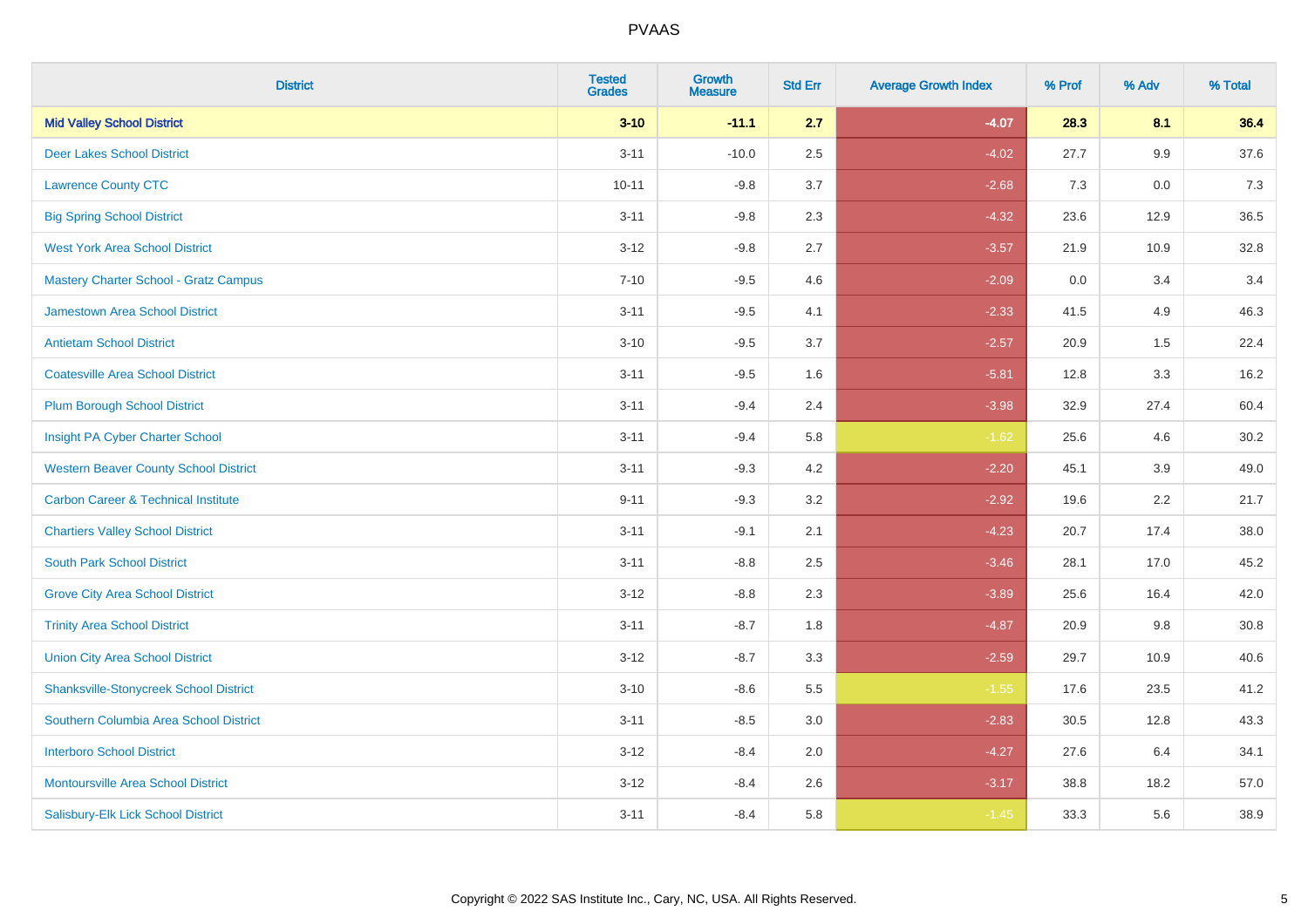| <b>District</b>                               | <b>Tested</b><br><b>Grades</b> | Growth<br><b>Measure</b> | <b>Std Err</b> | <b>Average Growth Index</b> | % Prof | % Adv   | % Total |
|-----------------------------------------------|--------------------------------|--------------------------|----------------|-----------------------------|--------|---------|---------|
| <b>Mid Valley School District</b>             | $3 - 10$                       | $-11.1$                  | 2.7            | $-4.07$                     | 28.3   | 8.1     | 36.4    |
| <b>Shikellamy School District</b>             | $3 - 10$                       | $-8.3$                   | 2.4            | $-3.42$                     | 20.8   | 18.5    | 39.2    |
| <b>Achievement House Charter School</b>       | $7 - 11$                       | $-8.2$                   | 3.6            | $-2.28$                     | 16.7   | 2.8     | 19.4    |
| <b>Pittston Area School District</b>          | $3 - 11$                       | $-8.2$                   | 2.2            | $-3.75$                     | 26.7   | 14.8    | 41.5    |
| <b>West Greene School District</b>            | $3 - 11$                       | $-8.1$                   | 3.9            | $-2.08$                     | 31.0   | 11.9    | 42.9    |
| Boys Latin Of Philadelphia Charter School     | $6 - 12$                       | $-8.0$                   | 2.7            | $-3.02$                     | 1.4    | 0.0     | 1.4     |
| Jenkintown School District                    | $3 - 11$                       | $-7.9$                   | 4.1            | $-1.92$                     | 34.1   | 27.3    | 61.4    |
| <b>Mount Carmel Area School District</b>      | $3 - 11$                       | $-7.9$                   | 2.3            | $-3.38$                     | 18.2   | 4.4     | 22.6    |
| Philadelphia City School District             | $3 - 12$                       | $-7.8$                   | 0.6            | $-13.43$                    | 16.4   | 6.5     | 22.9    |
| <b>Somerset Area School District</b>          | $3 - 11$                       | $-7.6$                   | 2.4            | $-3.17$                     | 21.0   | 14.5    | 35.5    |
| <b>Octorara Area School District</b>          | $3 - 11$                       | $-7.5$                   | 3.2            | $-2.35$                     | 26.1   | 17.0    | 43.2    |
| <b>Redbank Valley School District</b>         | $3 - 11$                       | $-7.5$                   | 3.1            | $-2.41$                     | 12.4   | 10.6    | 23.1    |
| <b>Blairsville-Saltsburg School District</b>  | $3 - 11$                       | $-7.5$                   | 2.8            | $-2.67$                     | 20.1   | $8.2\,$ | 28.3    |
| <b>Bristol Township School District</b>       | $3 - 11$                       | $-7.4$                   | 1.4            | $-5.32$                     | 13.8   | 4.6     | 18.4    |
| <b>West Middlesex Area School District</b>    | $3 - 10$                       | $-7.4$                   | 3.5            | $-2.11$                     | 32.0   | 9.6     | 41.6    |
| Lincoln Leadership Academy Charter School     | $3 - 12$                       | $-7.4$                   | 3.7            | $-1.99$                     | 6.4    | 2.1     | 8.5     |
| Catasauqua Area School District               | $3 - 12$                       | $-7.3$                   | 2.8            | $-2.58$                     | 27.1   | 11.2    | 38.3    |
| <b>Innovative Arts Academy Charter School</b> | $6 - 11$                       | $-7.2$                   | 2.5            | $-2.83$                     | 2.0    | 0.0     | 2.0     |
| <b>Keystone Oaks School District</b>          | $3 - 11$                       | $-7.2$                   | 2.3            | $-3.14$                     | 30.0   | 11.1    | 41.0    |
| <b>Karns City Area School District</b>        | $3 - 11$                       | $-7.2$                   | 2.6            | $-2.71$                     | 26.4   | 20.8    | 47.2    |
| <b>Columbia-Montour AVTS</b>                  | $9 - 10$                       | $-7.1$                   | 2.8            | $-2.52$                     | 19.5   | 3.2     | 22.7    |
| <b>Carmichaels Area School District</b>       | $3 - 10$                       | $-7.0$                   | 3.1            | $-2.30$                     | 17.8   | 9.6     | 27.4    |
| <b>Sto-Rox School District</b>                | $3 - 10$                       | $-7.0$                   | 3.5            | $-1.99$                     | 3.2    | 0.0     | 3.2     |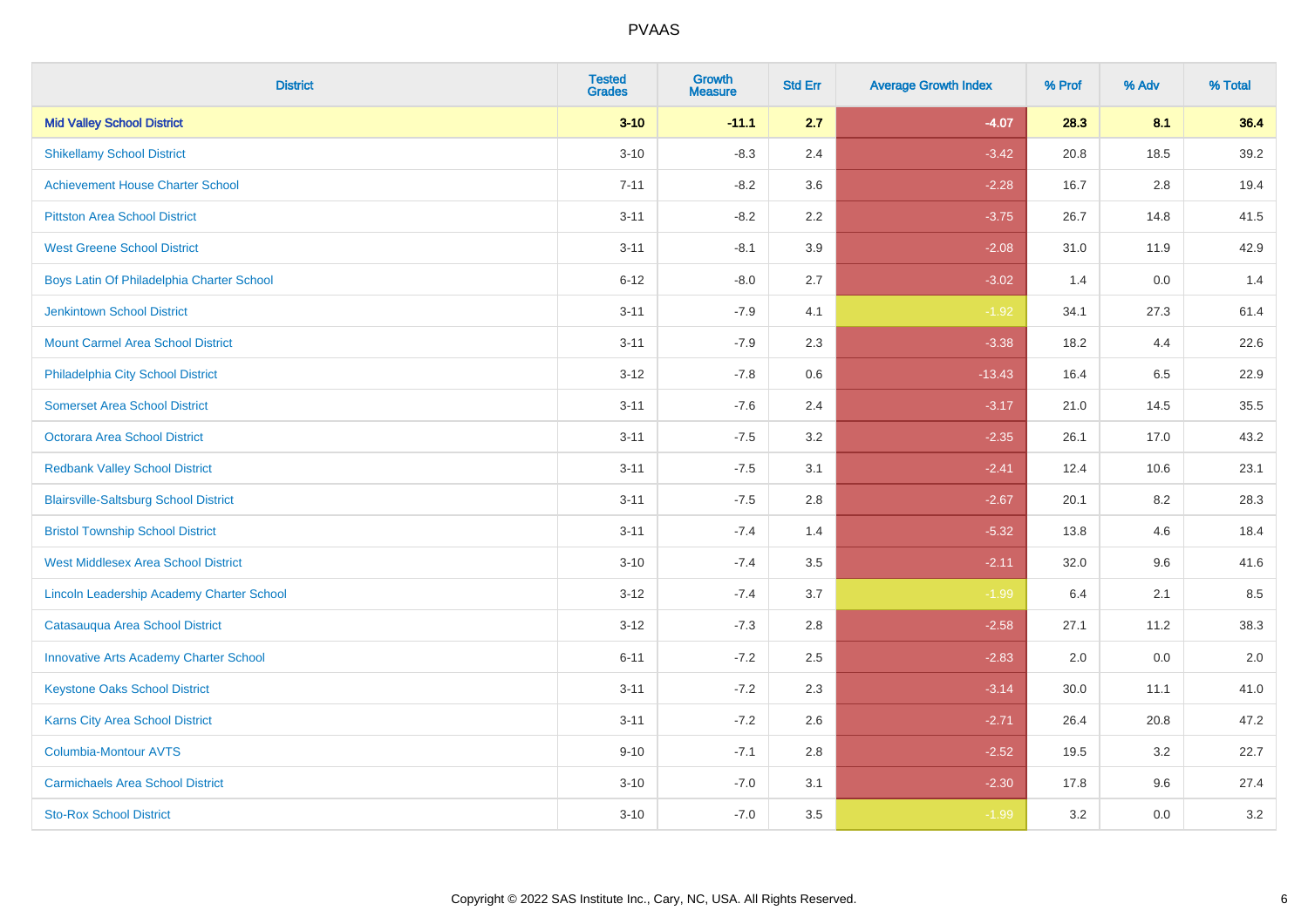| <b>District</b>                                        | <b>Tested</b><br><b>Grades</b> | Growth<br><b>Measure</b> | <b>Std Err</b> | <b>Average Growth Index</b> | % Prof | % Adv | % Total |
|--------------------------------------------------------|--------------------------------|--------------------------|----------------|-----------------------------|--------|-------|---------|
| <b>Mid Valley School District</b>                      | $3 - 10$                       | $-11.1$                  | 2.7            | $-4.07$                     | 28.3   | 8.1   | 36.4    |
| <b>Berwick Area School District</b>                    | $3 - 11$                       | $-6.9$                   | 2.4            | $-2.84$                     | 22.3   | 11.5  | 33.8    |
| <b>Richland School District</b>                        | $3 - 11$                       | $-6.9$                   | 2.6            | $-2.63$                     | 40.1   | 20.9  | 61.0    |
| <b>Greensburg Salem School District</b>                | $3 - 11$                       | $-6.9$                   | $2.2\,$        | $-3.06$                     | 30.3   | 13.3  | 43.6    |
| <b>Corry Area School District</b>                      | $3 - 11$                       | $-6.8$                   | 2.3            | $-3.01$                     | 24.0   | 8.8   | 32.8    |
| <b>Greater Nanticoke Area School District</b>          | $3 - 12$                       | $-6.8$                   | 2.6            | $-2.58$                     | 15.2   | 8.9   | 24.1    |
| <b>Millersburg Area School District</b>                | $3 - 11$                       | $-6.6$                   | 3.4            | $-1.92$                     | 24.1   | 10.3  | 34.5    |
| <b>Sharon City School District</b>                     | $3 - 11$                       | $-6.5$                   | 2.3            | $-2.79$                     | 13.1   | 5.0   | 18.1    |
| <b>Keystone Education Center Charter School</b>        | $3 - 12$                       | $-6.5$                   | 5.1            | $-1.28$                     | 0.0    | 0.0   | 0.0     |
| <b>Union Area School District</b>                      | $3 - 11$                       | $-6.5$                   | 3.8            | $-1.70$                     | 30.6   | 12.2  | 42.9    |
| Perseus House Charter School Of Excellence             | $6 - 11$                       | $-6.4$                   | 2.6            | $-2.50$                     | 0.9    | 0.0   | 0.9     |
| <b>East Allegheny School District</b>                  | $3 - 11$                       | $-6.4$                   | 3.0            | $-2.11$                     | 21.0   | 7.4   | 28.4    |
| <b>Conemaugh Valley School District</b>                | $3 - 12$                       | $-6.3$                   | 4.1            | $-1.54$                     | 23.7   | 5.1   | 28.8    |
| <b>Wellsboro Area School District</b>                  | $3 - 11$                       | $-6.3$                   | 3.0            | $-2.08$                     | 24.4   | 13.4  | 37.8    |
| <b>Freedom Area School District</b>                    | $3 - 11$                       | $-6.3$                   | 3.1            | $-2.04$                     | 22.9   | 8.4   | 31.3    |
| <b>Riverside School District</b>                       | $3 - 11$                       | $-6.2$                   | 2.7            | $-2.33$                     | 20.8   | 17.0  | 37.7    |
| <b>Environmental Charter School At Frick Park</b>      | $3-9$                          | $-6.2$                   | 3.7            | $-1.67$                     | 25.9   | 3.4   | 29.3    |
| <b>Avonworth School District</b>                       | $3 - 10$                       | $-6.2$                   | 2.3            | $-2.68$                     | 35.9   | 14.1  | 50.0    |
| <b>Eastern York School District</b>                    | $3 - 11$                       | $-6.2$                   | 2.3            | $-2.70$                     | 27.8   | 18.5  | 46.4    |
| <b>Chester Charter Scholars Academy Charter School</b> | $3 - 12$                       | $-6.2$                   | 3.3            | $-1.88$                     | 2.2    | 0.0   | 2.2     |
| <b>Yough School District</b>                           | $3 - 10$                       | $-6.2$                   | 2.7            | $-2.27$                     | 28.9   | 8.8   | 37.7    |
| <b>Cambria Heights School District</b>                 | $3 - 10$                       | $-6.2$                   | 2.9            | $-2.11$                     | 25.0   | 13.0  | 38.0    |
| <b>Ridgway Area School District</b>                    | $3 - 11$                       | $-6.1$                   | 4.0            | $-1.53$                     | 42.2   | 15.6  | 57.8    |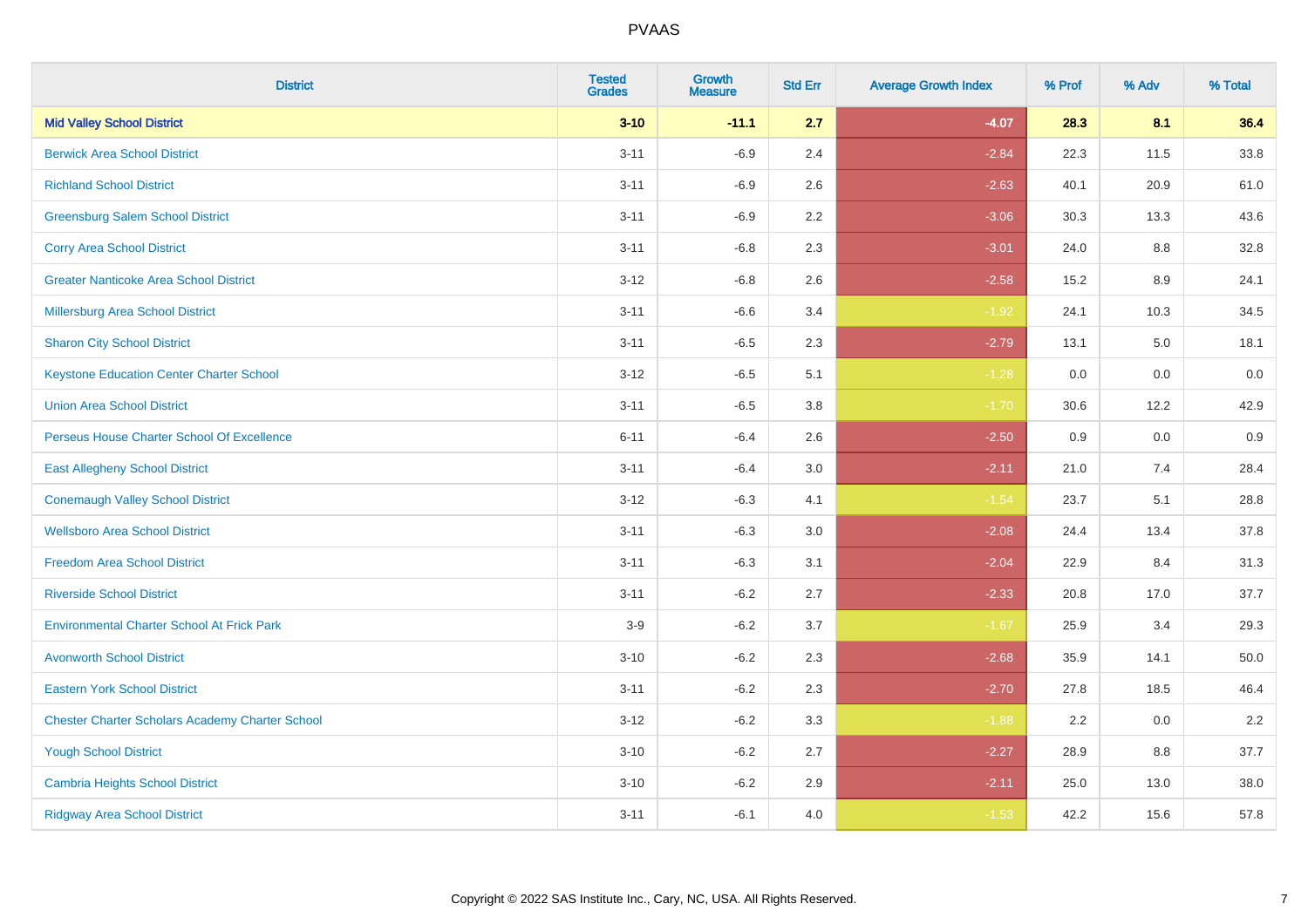| <b>District</b>                                 | <b>Tested</b><br><b>Grades</b> | <b>Growth</b><br><b>Measure</b> | <b>Std Err</b> | <b>Average Growth Index</b> | % Prof | % Adv | % Total |
|-------------------------------------------------|--------------------------------|---------------------------------|----------------|-----------------------------|--------|-------|---------|
| <b>Mid Valley School District</b>               | $3 - 10$                       | $-11.1$                         | 2.7            | $-4.07$                     | 28.3   | 8.1   | 36.4    |
| <b>Montour School District</b>                  | $3 - 11$                       | $-6.1$                          | 2.1            | $-2.95$                     | 31.8   | 23.6  | 55.3    |
| <b>Elk Lake School District</b>                 | $3 - 11$                       | $-6.1$                          | 2.9            | $-2.12$                     | 26.3   | 11.6  | 37.9    |
| Mifflinburg Area School District                | $3 - 11$                       | $-6.0$                          | 2.1            | $-2.87$                     | 32.7   | 13.3  | 46.0    |
| <b>Gettysburg Area School District</b>          | $3 - 11$                       | $-6.0$                          | 2.0            | $-3.02$                     | 28.8   | 19.6  | 48.5    |
| <b>Westinghouse Arts Academy Charter School</b> | $9 - 10$                       | $-6.0$                          | 3.3            | $-1.81$                     | 20.2   | 8.9   | 29.1    |
| Southern Huntingdon County School District      | $3 - 11$                       | $-5.9$                          | 3.4            | $-1.76$                     | 32.8   | 4.9   | 37.7    |
| Lehigh Valley Academy Regional Charter School   | $3 - 11$                       | $-5.9$                          | 3.0            | $-1.98$                     | 20.0   | 7.7   | 27.7    |
| <b>Susquenita School District</b>               | $3 - 11$                       | $-5.9$                          | 2.6            | $-2.28$                     | 30.6   | 13.9  | 44.4    |
| <b>Bristol Borough School District</b>          | $3 - 12$                       | $-5.9$                          | $2.9\,$        | $-2.00$                     | 27.8   | 3.3   | 31.1    |
| New Kensington-Arnold School District           | $3 - 11$                       | $-5.8$                          | 3.2            | $-1.80$                     | 10.8   | 1.2   | 12.0    |
| <b>Montgomery Area School District</b>          | $3 - 11$                       | $-5.8$                          | 3.2            | $-1.83$                     | 25.0   | 11.5  | 36.5    |
| <b>Weatherly Area School District</b>           | $3 - 11$                       | $-5.8$                          | 4.0            | $-1.44$                     | 32.1   | 8.9   | 41.1    |
| <b>Rochester Area School District</b>           | $3 - 11$                       | $-5.7$                          | 3.9            | $-1.45$                     | 14.9   | 2.1   | 17.0    |
| Selinsgrove Area School District                | $3 - 12$                       | $-5.7$                          | 2.1            | $-2.74$                     | 25.4   | 13.9  | 39.2    |
| <b>Harmony Area School District</b>             | $3 - 10$                       | $-5.7$                          | 5.0            | $-1.13$                     | 33.3   | 0.0   | 33.3    |
| Mechanicsburg Area School District              | $3 - 11$                       | $-5.7$                          | 1.6            | $-3.48$                     | 35.1   | 16.0  | 51.2    |
| Renaissance Academy Charter School              | $3 - 11$                       | $-5.6$                          | 3.1            | $-1.79$                     | 28.4   | 18.5  | 46.9    |
| <b>City CHS</b>                                 | $10 - 11$                      | $-5.6$                          | 2.4            | $-2.34$                     | 15.9   | 1.5   | 17.4    |
| <b>Millville Area School District</b>           | $3 - 12$                       | $-5.6$                          | 4.4            | $-1.26$                     | 31.4   | 11.4  | 42.9    |
| <b>Chambersburg Area School District</b>        | $3 - 11$                       | $-5.6$                          | 1.3            | $-4.42$                     | 24.2   | 15.2  | 39.4    |
| <b>Wyoming Valley West School District</b>      | $3 - 11$                       | $-5.5$                          | 2.3            | $-2.38$                     | 22.2   | 9.2   | 31.4    |
| <b>Elizabeth Forward School District</b>        | $3 - 11$                       | $-5.5$                          | 2.5            | $-2.25$                     | 32.2   | 12.8  | 45.0    |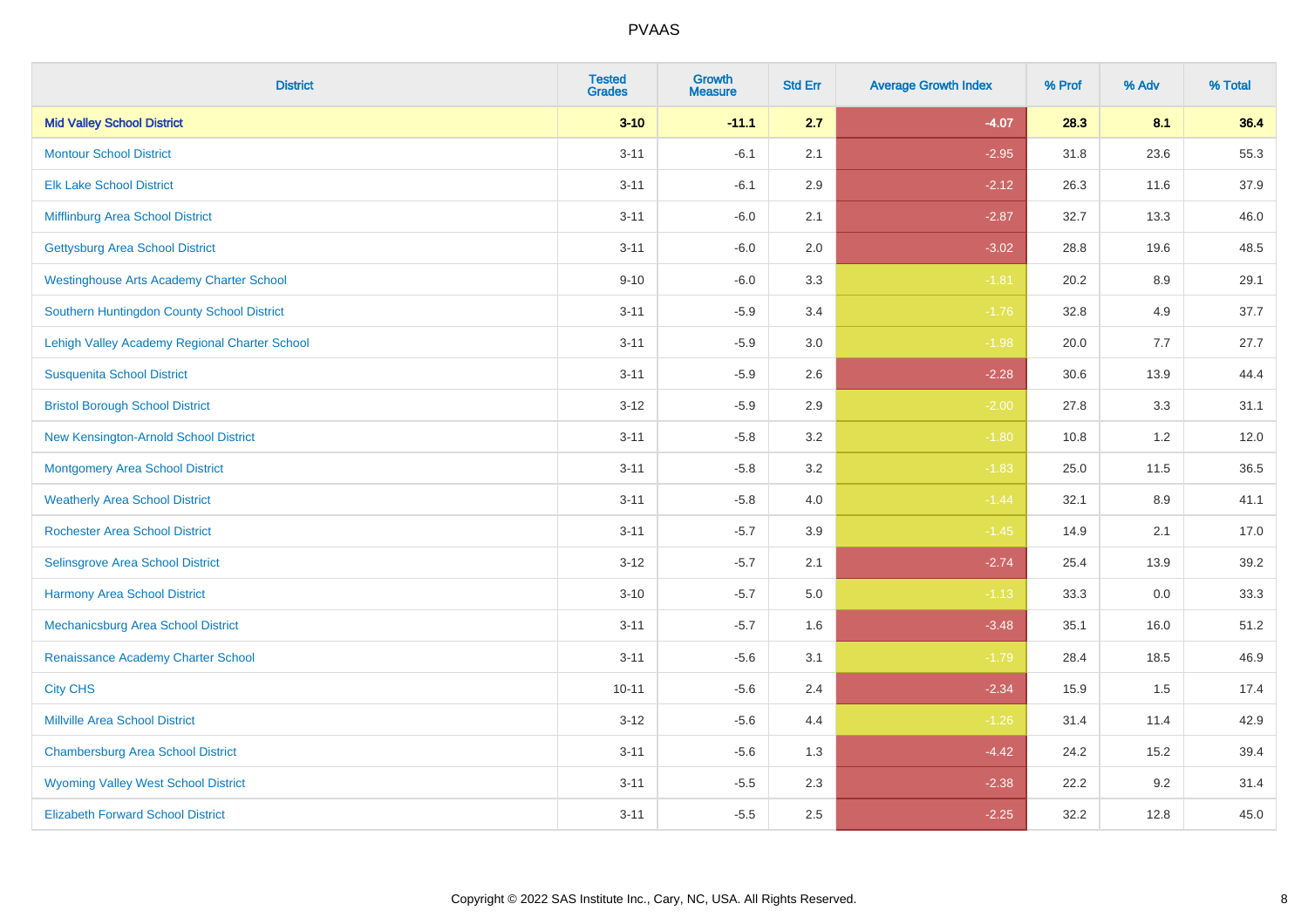| <b>District</b>                                                       | <b>Tested</b><br><b>Grades</b> | Growth<br><b>Measure</b> | <b>Std Err</b> | <b>Average Growth Index</b> | % Prof | % Adv | % Total |
|-----------------------------------------------------------------------|--------------------------------|--------------------------|----------------|-----------------------------|--------|-------|---------|
| <b>Mid Valley School District</b>                                     | $3 - 10$                       | $-11.1$                  | 2.7            | $-4.07$                     | 28.3   | 8.1   | 36.4    |
| <b>Wyoming Area School District</b>                                   | $3 - 10$                       | $-5.5$                   | 2.5            | $-2.21$                     | 32.0   | 9.6   | 41.6    |
| <b>Baldwin-Whitehall School District</b>                              | $3 - 11$                       | $-5.5$                   | 1.9            | $-2.93$                     | 32.0   | 14.7  | 46.7    |
| <b>Riverside Beaver County School District</b>                        | $3 - 11$                       | $-5.5$                   | 2.7            | $-2.03$                     | 35.8   | 23.2  | 59.0    |
| <b>Cornell School District</b>                                        | $3 - 11$                       | $-5.5$                   | 4.6            | $-1.20$                     | 11.3   | 3.2   | 14.5    |
| <b>Pottsgrove School District</b>                                     | $3 - 11$                       | $-5.5$                   | 2.0            | $-2.78$                     | 28.6   | 10.3  | 38.8    |
| <b>Mount Pleasant Area School District</b>                            | $3 - 11$                       | $-5.4$                   | 2.3            | $-2.37$                     | 33.3   | 8.7   | 42.0    |
| <b>North East School District</b>                                     | $3 - 11$                       | $-5.3$                   | 2.7            | $-1.97$                     | 31.7   | 24.8  | 56.4    |
| <b>Wissahickon School District</b>                                    | $3 - 10$                       | $-5.3$                   | 1.7            | $-3.14$                     | 27.5   | 29.0  | 56.6    |
| <b>Steelton-Highspire School District</b>                             | $3 - 11$                       | $-5.3$                   | 3.2            | $-1.65$                     | 13.9   | 0.0   | 13.9    |
| <b>Connellsville Area School District</b>                             | $3 - 11$                       | $-5.3$                   | 2.0            | $-2.67$                     | 24.2   | 5.0   | 29.1    |
| <b>Schuylkill Haven Area School District</b>                          | $3 - 11$                       | $-5.3$                   | 2.7            | $-1.96$                     | 22.2   | 11.6  | 33.8    |
| <b>Central Dauphin School District</b>                                | $3 - 11$                       | $-5.2$                   | 1.2            | $-4.24$                     | 29.3   | 8.7   | 38.0    |
| <b>Carlisle Area School District</b>                                  | $3 - 11$                       | $-5.2$                   | 1.7            | $-2.99$                     | 28.0   | 19.3  | 47.3    |
| <b>Moshannon Valley School District</b>                               | $3 - 10$                       | $-5.1$                   | 4.6            | $-1.12$                     | 25.0   | 12.5  | 37.5    |
| <b>Southern Fulton School District</b>                                | $3 - 11$                       | $-5.1$                   | 4.0            | $-1.29$                     | 21.7   | 13.0  | 34.8    |
| Preparatory Charter School Of Mathematics, Science, Tech, And Careers | $9 - 10$                       | $-5.1$                   | 2.5            | $-2.03$                     | 6.3    | 1.4   | 7.7     |
| <b>Propel Charter School-Homestead</b>                                | $3 - 11$                       | $-5.0$                   | 3.9            | $-1.27$                     | 7.3    | 0.0   | 7.3     |
| <b>Northeast Bradford School District</b>                             | $3 - 10$                       | $-5.0$                   | 3.7            | $-1.35$                     | 30.6   | 4.8   | 35.5    |
| <b>Canon-Mcmillan School District</b>                                 | $3 - 11$                       | $-5.0$                   | 1.5            | $-3.25$                     | 30.8   | 28.5  | 59.3    |
| <b>Titusville Area School District</b>                                | $3 - 11$                       | $-5.0$                   | 2.5            | $-1.98$                     | 26.5   | 6.8   | 33.3    |
| <b>Cameron County School District</b>                                 | $3 - 12$                       | $-5.0$                   | 4.4            | $-1.12$                     | 34.9   | 4.8   | 39.7    |
| <b>Pottsville Area School District</b>                                | $3 - 12$                       | $-4.9$                   | 2.1            | $-2.36$                     | 21.8   | 7.9   | 29.6    |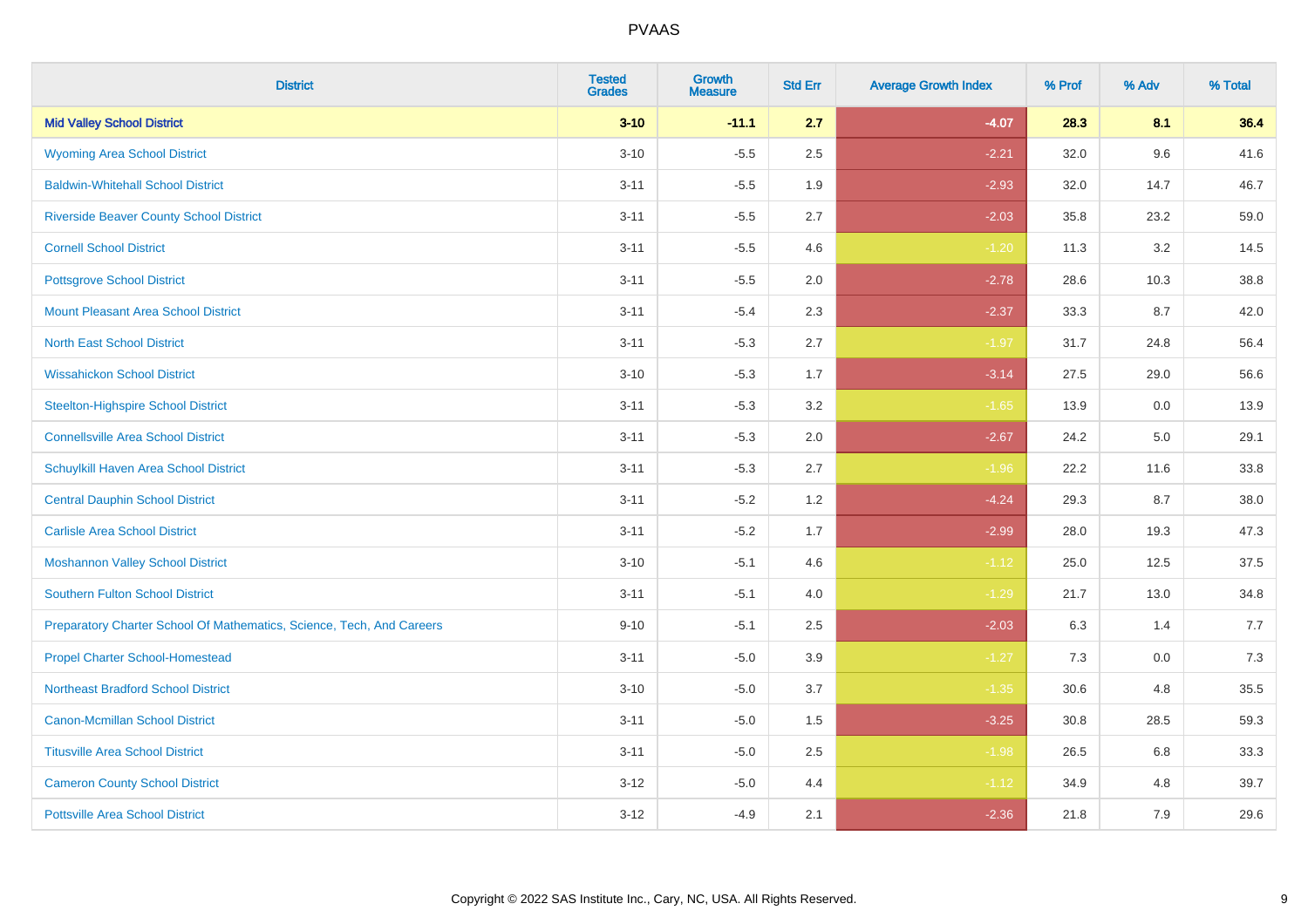| <b>District</b>                              | <b>Tested</b><br><b>Grades</b> | <b>Growth</b><br><b>Measure</b> | <b>Std Err</b> | <b>Average Growth Index</b> | % Prof | % Adv | % Total |
|----------------------------------------------|--------------------------------|---------------------------------|----------------|-----------------------------|--------|-------|---------|
| <b>Mid Valley School District</b>            | $3 - 10$                       | $-11.1$                         | 2.7            | $-4.07$                     | 28.3   | 8.1   | 36.4    |
| <b>East Stroudsburg Area School District</b> | $3 - 11$                       | $-4.9$                          | 1.4            | $-3.38$                     | 22.7   | 12.5  | 35.2    |
| North Schuylkill School District             | $3 - 11$                       | $-4.7$                          | 2.2            | $-2.16$                     | 20.2   | 11.7  | 31.9    |
| <b>Troy Area School District</b>             | $3 - 10$                       | $-4.7$                          | 3.2            | $-1.46$                     | 22.8   | 16.5  | 39.2    |
| <b>Shenandoah Valley School District</b>     | $3 - 11$                       | $-4.5$                          | 3.5            | $-1.29$                     | 14.3   | 0.0   | 14.3    |
| <b>Susquehanna Community School District</b> | $3 - 11$                       | $-4.5$                          | 3.8            | $-1.19$                     | 31.9   | 8.8   | 40.7    |
| Penn Cambria School District                 | $3 - 11$                       | $-4.5$                          | 2.4            | $-1.86$                     | 27.3   | 15.8  | 43.2    |
| <b>Erie City School District</b>             | $3 - 12$                       | $-4.5$                          | 1.4            | $-3.09$                     | 13.4   | 6.7   | 20.1    |
| <b>Bethlehem Area School District</b>        | $3 - 11$                       | $-4.5$                          | 1.1            | $-3.91$                     | 20.4   | 11.3  | 31.7    |
| <b>Bethel Park School District</b>           | $3 - 11$                       | $-4.4$                          | 1.7            | $-2.62$                     | 40.1   | 27.3  | 67.4    |
| <b>Governor Mifflin School District</b>      | $3 - 11$                       | $-4.4$                          | 1.6            | $-2.69$                     | 30.3   | 7.7   | 38.0    |
| Pocono Mountain School District              | $3 - 12$                       | $-4.3$                          | 1.8            | $-2.43$                     | 35.5   | 17.1  | 52.6    |
| <b>Quakertown Community School District</b>  | $3 - 12$                       | $-4.3$                          | 1.5            | $-2.79$                     | 33.8   | 20.1  | 53.8    |
| <b>Charleroi School District</b>             | $3 - 11$                       | $-4.3$                          | 2.7            | $-1.55$                     | 22.2   | 15.9  | 38.1    |
| <b>Woodland Hills School District</b>        | $3 - 12$                       | $-4.2$                          | 2.5            | $-1.66$                     | 10.1   | 1.4   | 11.5    |
| Urban Pathways 6-12 Charter School           | $6 - 11$                       | $-4.1$                          | 5.7            | $-0.72$                     | 0.0    | 0.0   | $0.0\,$ |
| Southern Lehigh School District              | $3 - 11$                       | $-4.1$                          | 2.1            | $-1.94$                     | 39.3   | 28.0  | 67.2    |
| <b>Kiski Area School District</b>            | $3 - 11$                       | $-4.0$                          | 2.0            | $-1.99$                     | 23.1   | 18.2  | 41.3    |
| <b>Towanda Area School District</b>          | $3 - 11$                       | $-4.0$                          | 2.6            | $-1.52$                     | 24.8   | 9.9   | 34.8    |
| <b>Valley Grove School District</b>          | $3 - 10$                       | $-4.0$                          | 5.5            | $-0.72$                     | 68.4   | 15.8  | 84.2    |
| <b>Springfield Township School District</b>  | $3 - 11$                       | $-3.9$                          | 3.1            | $-1.27$                     | 37.2   | 30.8  | 68.1    |
| <b>Monessen City School District</b>         | $3 - 10$                       | $-3.9$                          | 5.6            | $-0.69$                     | 21.0   | 10.5  | 31.6    |
| <b>Dauphin County Technical School</b>       | $9 - 11$                       | $-3.9$                          | 2.3            | $-1.67$                     | 18.3   | 11.1  | 29.3    |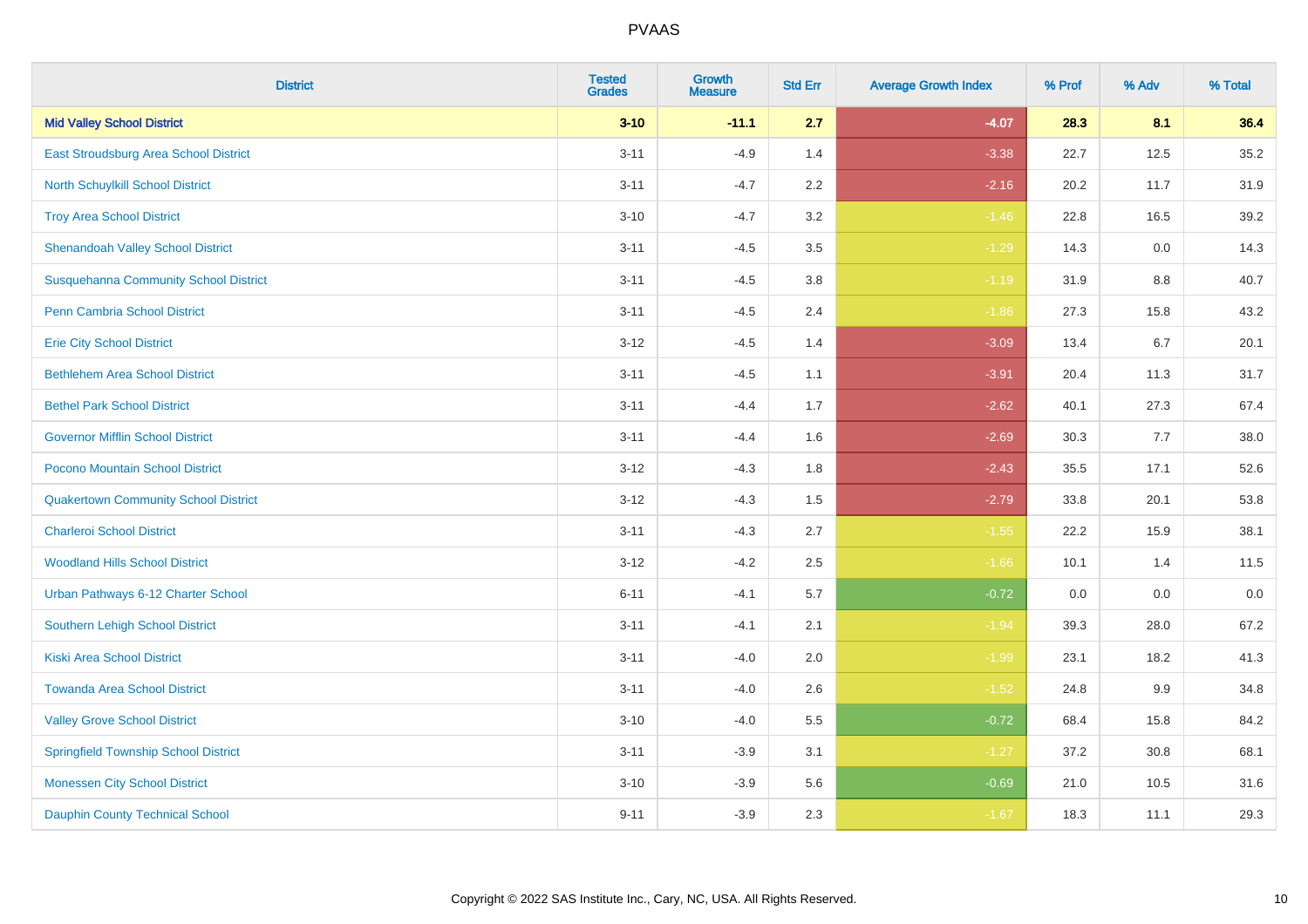| <b>District</b>                                         | <b>Tested</b><br><b>Grades</b> | <b>Growth</b><br><b>Measure</b> | <b>Std Err</b> | <b>Average Growth Index</b> | % Prof | % Adv | % Total |
|---------------------------------------------------------|--------------------------------|---------------------------------|----------------|-----------------------------|--------|-------|---------|
| <b>Mid Valley School District</b>                       | $3 - 10$                       | $-11.1$                         | 2.7            | $-4.07$                     | 28.3   | 8.1   | 36.4    |
| <b>Slippery Rock Area School District</b>               | $3 - 11$                       | $-3.8$                          | 2.5            | $-1.56$                     | 30.8   | 21.9  | 52.7    |
| <b>Universal Audenried Charter School</b>               | $9 - 11$                       | $-3.8$                          | 2.5            | $-1.53$                     | 3.0    | 0.5   | 3.5     |
| <b>Laurel Highlands School District</b>                 | $3 - 11$                       | $-3.8$                          | 2.3            | $-1.63$                     | 20.9   | 14.6  | 35.4    |
| <b>Franklin Area School District</b>                    | $3 - 11$                       | $-3.7$                          | 2.6            | $-1.43$                     | 30.5   | 5.9   | 36.4    |
| <b>Parkland School District</b>                         | $3 - 11$                       | $-3.7$                          | 1.2            | $-3.17$                     | 31.4   | 30.6  | 62.0    |
| <b>Chester-Upland School District</b>                   | $3 - 11$                       | $-3.6$                          | 2.6            | $-1.38$                     | 1.6    | 0.0   | 1.6     |
| <b>Sugar Valley Rural Charter School</b>                | $3 - 11$                       | $-3.6$                          | 3.7            | $-0.98$                     | 10.3   | 0.0   | 10.3    |
| <b>Owen J Roberts School District</b>                   | $3 - 11$                       | $-3.5$                          | 1.5            | $-2.27$                     | 36.8   | 24.4  | 61.2    |
| <b>Greater Johnstown School District</b>                | $3 - 11$                       | $-3.5$                          | 2.4            | $-1.45$                     | 10.3   | 1.3   | 11.5    |
| <b>Middletown Area School District</b>                  | $3 - 11$                       | $-3.4$                          | 2.4            | $-1.44$                     | 34.3   | 15.2  | 49.4    |
| <b>Propel Charter School-Montour</b>                    | $3 - 10$                       | $-3.4$                          | 3.6            | $-0.93$                     | 7.7    | 0.0   | 7.7     |
| <b>Mahanoy Area School District</b>                     | $3 - 10$                       | $-3.4$                          | 3.1            | $-1.07$                     | 21.4   | 8.6   | 30.0    |
| <b>Crestwood School District</b>                        | $3 - 11$                       | $-3.4$                          | 2.2            | $-1.52$                     | 33.1   | 21.7  | 54.9    |
| Center For Student Learning Charter School At Pennsbury | $6 - 12$                       | $-3.3$                          | $6.0\,$        | $-0.55$                     | 23.1   | 0.0   | 23.1    |
| <b>Roberto Clemente Charter School</b>                  | $3-12$                         | $-3.3$                          | 4.1            | $-0.79$                     | 22.7   | 4.6   | 27.3    |
| <b>Pleasant Valley School District</b>                  | $3 - 11$                       | $-3.3$                          | 1.8            | $-1.80$                     | 28.5   | 10.4  | 39.0    |
| <b>Twin Valley School District</b>                      | $3 - 12$                       | $-3.2$                          | 1.9            | $-1.68$                     | 38.8   | 19.8  | 58.6    |
| <b>Northwest Area School District</b>                   | $3 - 10$                       | $-3.2$                          | 3.3            | $-0.97$                     | 30.4   | 13.0  | 43.5    |
| <b>Susq-Cyber Charter School</b>                        | $9 - 11$                       | $-3.2$                          | 5.8            | $-0.54$                     | 23.8   | 4.8   | 28.6    |
| <b>Oxford Area School District</b>                      | $3 - 11$                       | $-3.1$                          | 1.8            | $-1.77$                     | 27.5   | 14.5  | 42.0    |
| <b>Reynolds School District</b>                         | $3 - 10$                       | $-3.0$                          | 3.5            | $-0.87$                     | 27.3   | 9.1   | 36.4    |
| <b>KIPP Dubois Charter School</b>                       | $9 - 10$                       | $-3.0$                          | 3.1            | $-0.95$                     | 10.0   | 0.0   | 10.0    |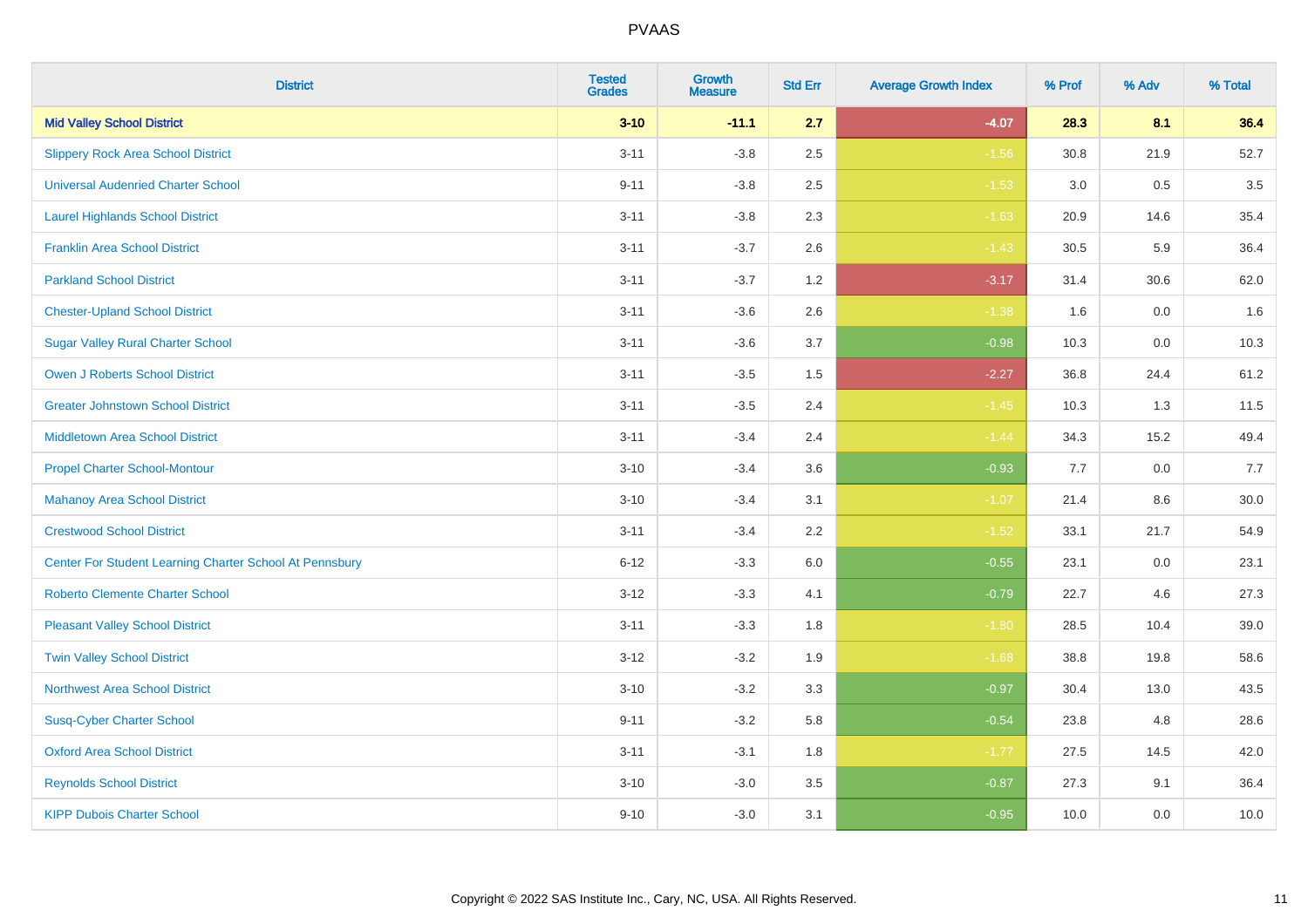| <b>District</b>                             | <b>Tested</b><br><b>Grades</b> | <b>Growth</b><br><b>Measure</b> | <b>Std Err</b> | <b>Average Growth Index</b> | % Prof | % Adv | % Total |
|---------------------------------------------|--------------------------------|---------------------------------|----------------|-----------------------------|--------|-------|---------|
| <b>Mid Valley School District</b>           | $3 - 10$                       | $-11.1$                         | 2.7            | $-4.07$                     | 28.3   | 8.1   | 36.4    |
| <b>Northgate School District</b>            | $3 - 11$                       | $-3.0$                          | 3.4            | $-0.85$                     | 35.6   | 6.8   | 42.4    |
| <b>Beaver Area School District</b>          | $3 - 10$                       | $-3.0$                          | 2.5            | $-1.16$                     | 25.8   | 27.8  | 53.6    |
| <b>Minersville Area School District</b>     | $3 - 11$                       | $-2.9$                          | 3.4            | $-0.86$                     | 27.4   | 9.7   | 37.1    |
| <b>Boyertown Area School District</b>       | $3 - 11$                       | $-2.9$                          | 1.4            | $-2.06$                     | 30.8   | 22.6  | 53.4    |
| <b>Bucks County Technical High School</b>   | $9 - 10$                       | $-2.9$                          | 2.2            | $-1.29$                     | 27.7   | 10.4  | 38.2    |
| <b>Rose Tree Media School District</b>      | $3 - 10$                       | $-2.8$                          | 2.1            | $-1.33$                     | 35.2   | 29.6  | 64.8    |
| <b>Carbondale Area School District</b>      | $3 - 10$                       | $-2.8$                          | 3.2            | $-0.87$                     | 27.5   | 2.9   | 30.4    |
| <b>Uniontown Area School District</b>       | $3 - 11$                       | $-2.8$                          | 3.1            | $-0.91$                     | 31.7   | 7.3   | 39.0    |
| <b>Dubois Area School District</b>          | $3 - 11$                       | $-2.8$                          | 2.0            | $-1.37$                     | 35.5   | 19.0  | 54.6    |
| <b>Tri-Valley School District</b>           | $3 - 10$                       | $-2.7$                          | 3.9            | $-0.69$                     | 31.0   | 9.5   | 40.5    |
| Hatboro-Horsham School District             | $3 - 11$                       | $-2.7$                          | 1.6            | $-1.65$                     | 27.9   | 17.9  | 45.8    |
| Hollidaysburg Area School District          | $3 - 11$                       | $-2.7$                          | 1.6            | $-1.64$                     | 32.6   | 15.2  | 47.8    |
| <b>Shamokin Area School District</b>        | $3 - 11$                       | $-2.6$                          | 2.5            | $-1.06$                     | 19.6   | 9.8   | 29.3    |
| <b>Nazareth Area School District</b>        | $3 - 11$                       | $-2.5$                          | 1.7            | $-1.53$                     | 29.2   | 24.6  | 53.8    |
| <b>Mount Union Area School District</b>     | $3 - 10$                       | $-2.5$                          | 2.8            | $-0.89$                     | 19.8   | 5.8   | 25.6    |
| Northwestern Lehigh School District         | $3 - 11$                       | $-2.4$                          | 2.1            | $-1.14$                     | 41.7   | 17.9  | 59.5    |
| <b>Wyomissing Area School District</b>      | $3 - 12$                       | $-2.4$                          | 2.6            | $-0.92$                     | 25.6   | 28.1  | 53.7    |
| <b>Southeastern Greene School District</b>  | $3 - 10$                       | $-2.3$                          | 4.4            | $-0.53$                     | 29.0   | 9.7   | 38.7    |
| <b>York Academy Regional Charter School</b> | $3 - 11$                       | $-2.3$                          | 4.4            | $-0.52$                     | 23.5   | 2.0   | 25.5    |
| <b>Conneaut School District</b>             | $3 - 12$                       | $-2.3$                          | 2.6            | $-0.91$                     | 27.4   | 9.7   | 37.1    |
| Mastery Charter School - Shoemaker Campus   | $7 - 10$                       | $-2.3$                          | 2.8            | $-0.81$                     | 10.1   | 3.7   | 13.8    |
| Northern Bedford County School District     | $3 - 11$                       | $-2.3$                          | 3.3            | $-0.69$                     | 26.2   | 16.9  | 43.1    |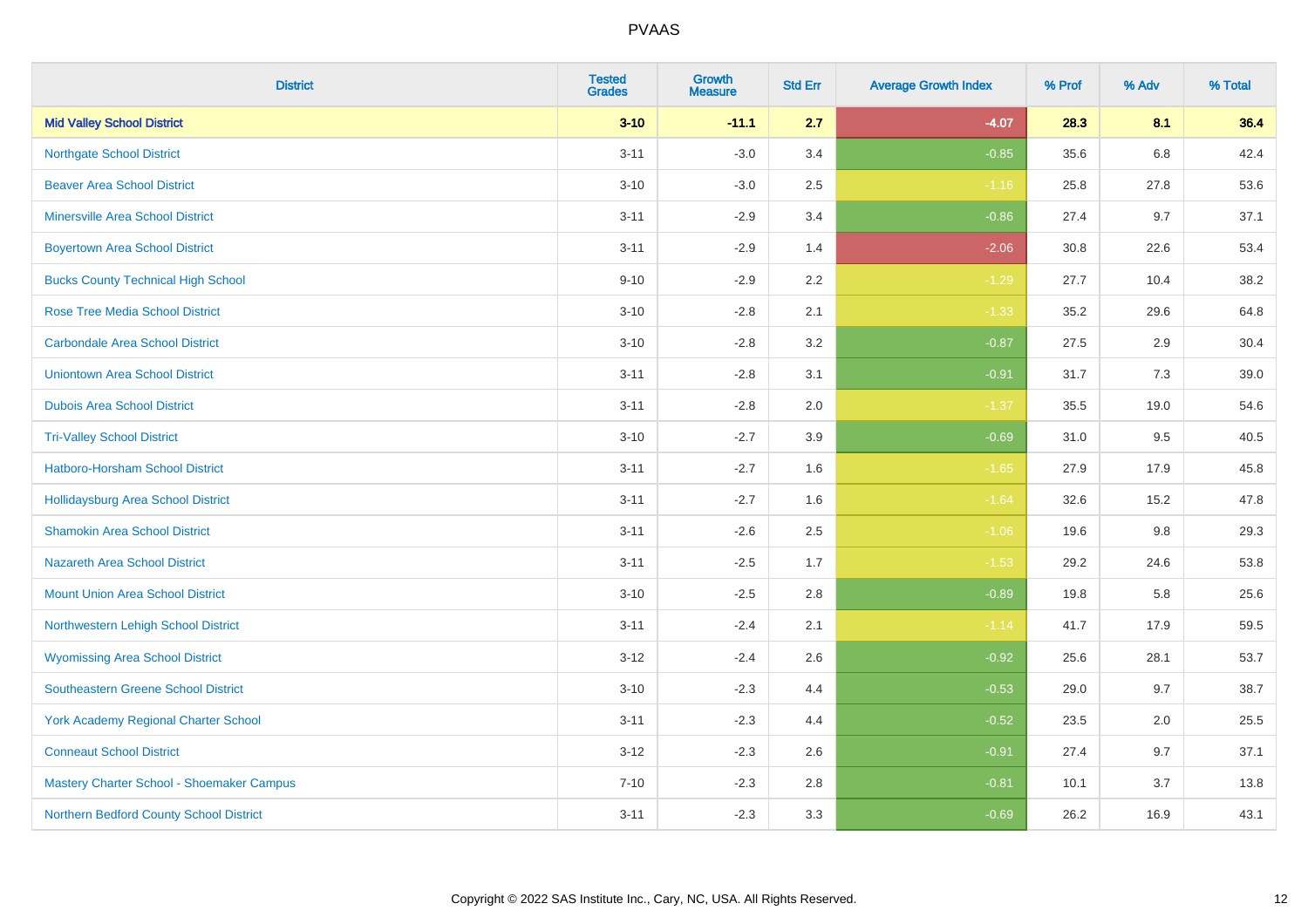| <b>District</b>                                   | <b>Tested</b><br><b>Grades</b> | <b>Growth</b><br><b>Measure</b> | <b>Std Err</b> | <b>Average Growth Index</b> | % Prof  | % Adv | % Total |
|---------------------------------------------------|--------------------------------|---------------------------------|----------------|-----------------------------|---------|-------|---------|
| <b>Mid Valley School District</b>                 | $3 - 10$                       | $-11.1$                         | 2.7            | $-4.07$                     | 28.3    | 8.1   | 36.4    |
| <b>West Chester Area School District</b>          | $3 - 11$                       | $-2.1$                          | 1.2            | $-1.83$                     | 36.4    | 23.2  | 59.6    |
| <b>New Brighton Area School District</b>          | $3 - 11$                       | $-2.1$                          | 3.2            | $-0.65$                     | 31.5    | 11.1  | 42.6    |
| Propel Charter School - Braddock Hills            | $3 - 11$                       | $-2.1$                          | 3.3            | $-0.63$                     | 4.8     | 3.2   | 8.1     |
| <b>Shaler Area School District</b>                | $3 - 11$                       | $-2.1$                          | 1.8            | $-1.18$                     | 32.0    | 13.0  | 45.0    |
| <b>Carlynton School District</b>                  | $3 - 11$                       | $-2.0$                          | 3.2            | $-0.62$                     | 27.9    | 5.2   | 33.1    |
| <b>Penns Manor Area School District</b>           | $3 - 12$                       | $-1.9$                          | 3.5            | $-0.55$                     | 24.2    | 3.8   | 28.0    |
| <b>Allegheny Valley School District</b>           | $3 - 11$                       | $-1.9$                          | 3.9            | $-0.48$                     | 31.8    | 11.4  | 43.2    |
| <b>Lakeview School District</b>                   | $3 - 11$                       | $-1.9$                          | 3.5            | $-0.53$                     | 41.5    | 12.3  | 53.8    |
| <b>Farrell Area School District</b>               | $3 - 11$                       | $-1.9$                          | 4.2            | $-0.44$                     | 9.3     | 11.6  | 20.9    |
| <b>Chichester School District</b>                 | $3 - 11$                       | $-1.8$                          | 4.2            | $-0.44$                     | 40.0    | 14.0  | 54.0    |
| <b>Bradford Area School District</b>              | $3 - 12$                       | $-1.8$                          | 2.3            | $-0.79$                     | 31.2    | 16.7  | 47.9    |
| <b>Forest Area School District</b>                | $3 - 11$                       | $-1.8$                          | 4.7            | $-0.37$                     | 18.9    | 15.1  | 34.0    |
| <b>Mastery Charter High School-Lenfest Campus</b> | $7 - 11$                       | $-1.8$                          | 5.8            | $-0.30$                     | 26.3    | 0.0   | 26.3    |
| <b>Albert Gallatin Area School District</b>       | $3 - 11$                       | $-1.7$                          | 2.3            | $-0.72$                     | 31.9    | 20.7  | 52.7    |
| <b>Clairton City School District</b>              | $3 - 11$                       | $-1.6$                          | 5.0            | $-0.32$                     | $3.8\,$ | 0.5   | 4.4     |
| <b>Burrell School District</b>                    | $3 - 11$                       | $-1.5$                          | 3.3            | $-0.44$                     | 27.8    | 17.7  | 45.6    |
| <b>Clearfield Area School District</b>            | $3 - 10$                       | $-1.3$                          | 3.7            | $-0.34$                     | 43.9    | 24.6  | 68.4    |
| <b>Highlands School District</b>                  | $3 - 11$                       | $-1.3$                          | 2.3            | $-0.55$                     | 32.6    | 10.5  | 43.0    |
| <b>Bangor Area School District</b>                | $3 - 12$                       | $-1.2$                          | 2.0            | $-0.60$                     | 25.8    | 12.7  | 38.5    |
| <b>Forest City Regional School District</b>       | $3 - 12$                       | $-1.2$                          | 3.6            | $-0.33$                     | 26.5    | 8.2   | 34.7    |
| <b>Lebanon School District</b>                    | $3 - 11$                       | $-1.2$                          | 1.9            | $-0.63$                     | 15.2    | 6.4   | 21.6    |
| <b>Claysburg-Kimmel School District</b>           | $3 - 11$                       | $-1.2$                          | 5.2            | $-0.22$                     | 5.0     | 0.0   | $5.0$   |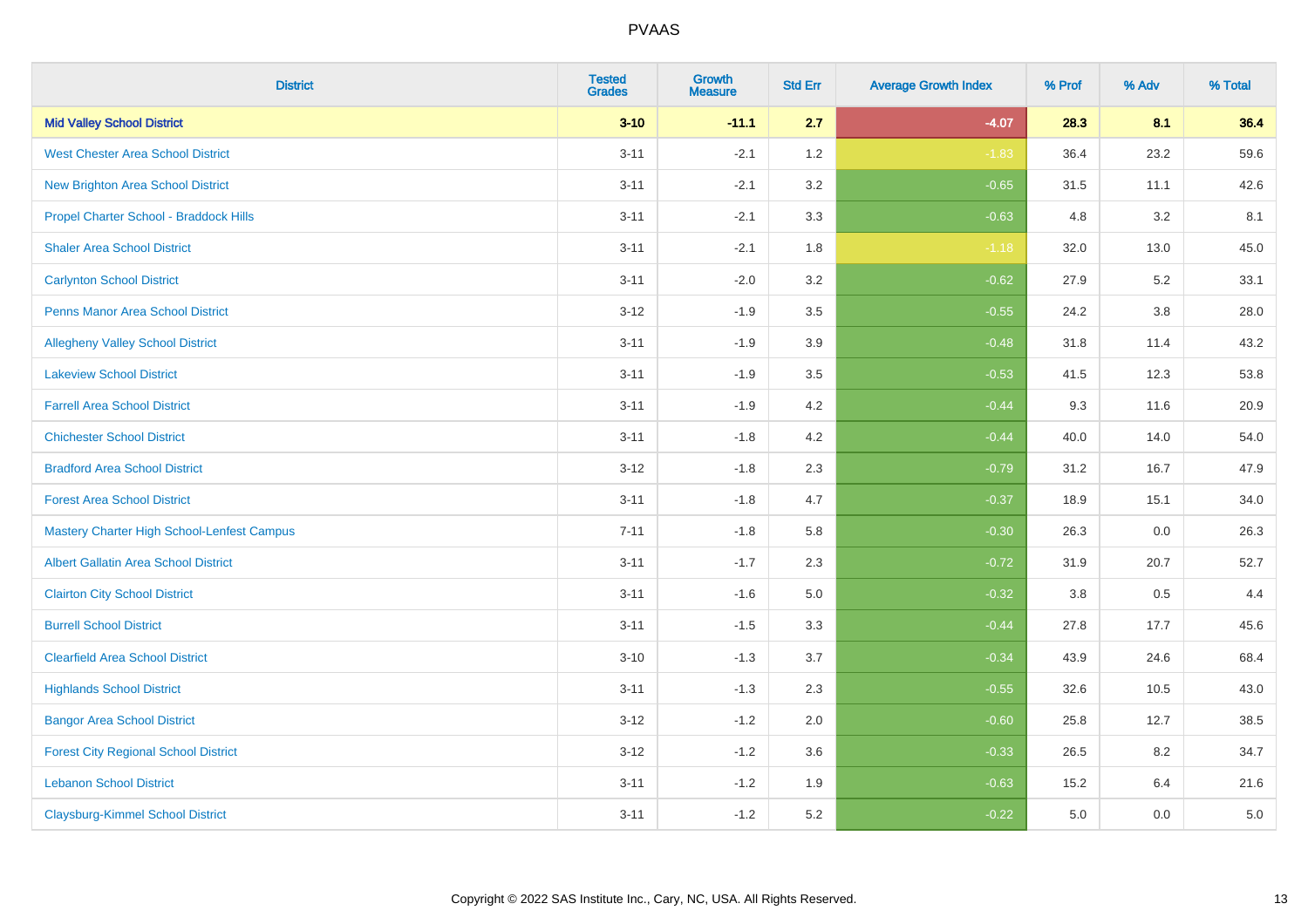| <b>District</b>                                | <b>Tested</b><br><b>Grades</b> | Growth<br><b>Measure</b> | <b>Std Err</b> | <b>Average Growth Index</b> | % Prof | % Adv | % Total |
|------------------------------------------------|--------------------------------|--------------------------|----------------|-----------------------------|--------|-------|---------|
| <b>Mid Valley School District</b>              | $3 - 10$                       | $-11.1$                  | 2.7            | $-4.07$                     | 28.3   | 8.1   | 36.4    |
| <b>Columbia Borough School District</b>        | $3 - 12$                       | $-1.1$                   | 3.6            | $-0.31$                     | 17.2   | 1.7   | 19.0    |
| <b>Ferndale Area School District</b>           | $3 - 10$                       | $-1.1$                   | 4.1            | $-0.27$                     | 21.0   | 7.9   | 29.0    |
| <b>Norwin School District</b>                  | $3 - 11$                       | $-1.1$                   | 1.6            | $-0.70$                     | 37.7   | 27.6  | 65.2    |
| <b>Evergreen Community Charter School</b>      | $6 - 11$                       | $-1.1$                   | 4.7            | $-0.23$                     | 34.6   | 26.9  | 61.5    |
| <b>Pine Grove Area School District</b>         | $3 - 11$                       | $-1.1$                   | 3.0            | $-0.36$                     | 29.5   | 14.3  | 43.8    |
| <b>Everett Area School District</b>            | $3 - 11$                       | $-1.1$                   | 3.1            | $-0.34$                     | 34.2   | 13.2  | 47.4    |
| <b>Schuylkill Valley School District</b>       | $3 - 11$                       | $-1.0$                   | 2.2            | $-0.47$                     | 29.8   | 20.2  | 50.0    |
| <b>Westmont Hilltop School District</b>        | $3 - 11$                       | $-1.0$                   | 2.8            | $-0.36$                     | 33.3   | 14.7  | 48.0    |
| <b>South Eastern School District</b>           | $3 - 11$                       | $-1.0$                   | 1.8            | $-0.55$                     | 36.4   | 17.1  | 53.5    |
| <b>Exeter Township School District</b>         | $3 - 11$                       | $-1.0$                   | 1.7            | $-0.58$                     | 27.2   | 15.6  | 42.8    |
| <b>South Allegheny School District</b>         | $3 - 11$                       | $-0.9$                   | 3.1            | $-0.30$                     | 23.8   | 2.5   | 26.2    |
| <b>Palmerton Area School District</b>          | $3 - 11$                       | $-0.9$                   | 2.7            | $-0.34$                     | 34.3   | 14.3  | 48.6    |
| <b>Blacklick Valley School District</b>        | $3 - 11$                       | $-0.9$                   | 3.9            | $-0.23$                     | 7.7    | 7.7   | 15.4    |
| <b>Cranberry Area School District</b>          | $3 - 12$                       | $-0.9$                   | 3.1            | $-0.29$                     | 25.5   | 9.7   | 35.2    |
| <b>MaST Community Charter School</b>           | $3 - 10$                       | $-0.9$                   | 2.5            | $-0.34$                     | 25.0   | 21.6  | 46.6    |
| <b>Lehigh Career &amp; Technical Institute</b> | $10 - 12$                      | $-0.7$                   | 6.3            | $-0.11$                     | 36.4   | 4.6   | 40.9    |
| Jeannette City School District                 | $3 - 11$                       | $-0.7$                   | 3.4            | $-0.20$                     | 26.8   | 4.1   | 30.9    |
| <b>Fort Cherry School District</b>             | $3 - 10$                       | $-0.7$                   | 3.1            | $-0.21$                     | 30.6   | 14.1  | 44.7    |
| Northern Lebanon School District               | $3 - 11$                       | $-0.7$                   | 2.3            | $-0.29$                     | 18.8   | 6.8   | 25.6    |
| South Side Area School District                | $3 - 11$                       | $-0.6$                   | 3.1            | $-0.19$                     | 24.0   | 28.0  | 52.0    |
| <b>Fairfield Area School District</b>          | $3 - 11$                       | $-0.5$                   | 3.6            | $-0.13$                     | 43.9   | 6.1   | 50.0    |
| <b>Portage Area School District</b>            | $3 - 10$                       | $-0.5$                   | 3.3            | $-0.14$                     | 27.0   | 20.6  | 47.6    |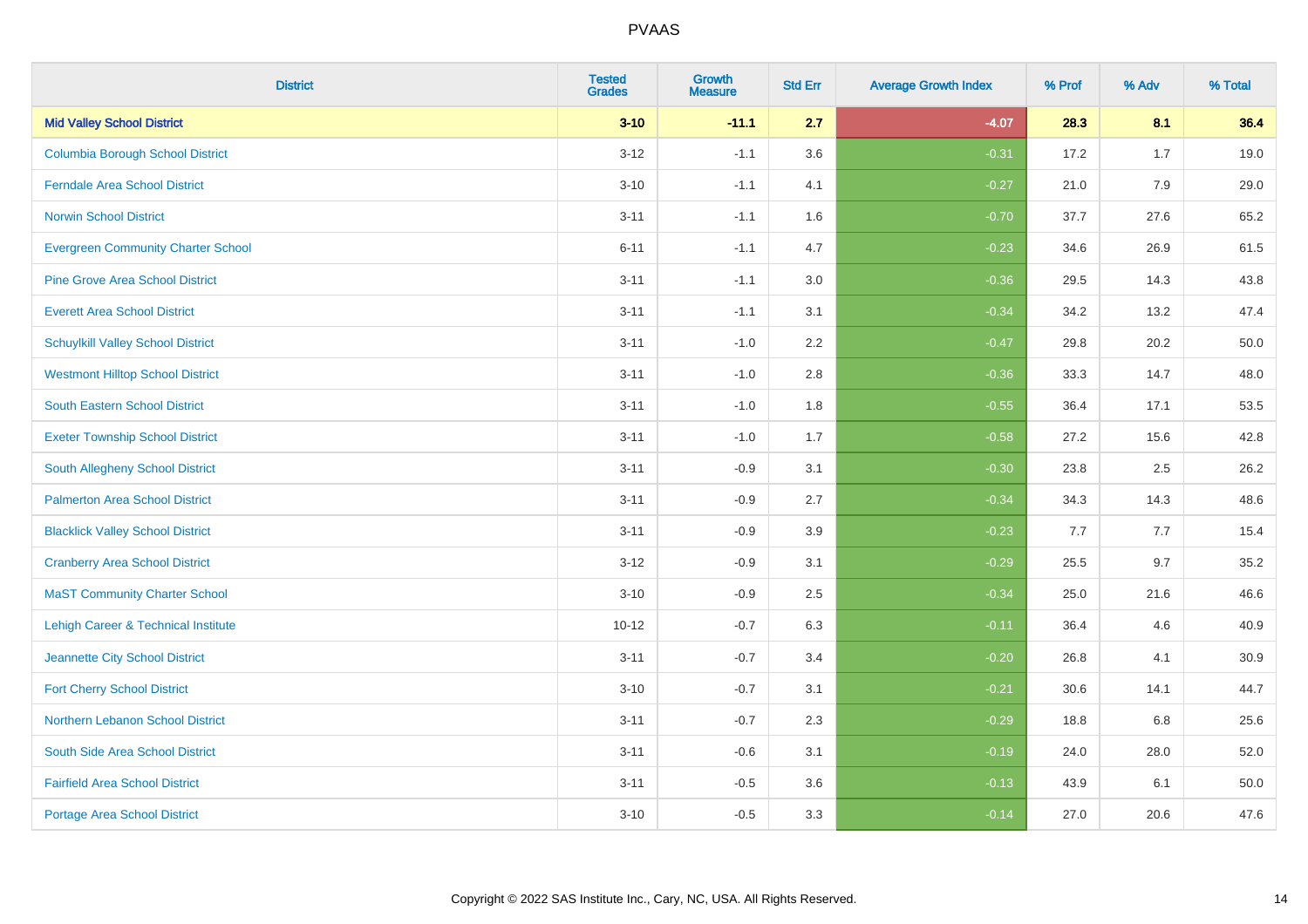| <b>District</b>                                  | <b>Tested</b><br><b>Grades</b> | <b>Growth</b><br><b>Measure</b> | <b>Std Err</b> | <b>Average Growth Index</b> | % Prof | % Adv | % Total |
|--------------------------------------------------|--------------------------------|---------------------------------|----------------|-----------------------------|--------|-------|---------|
| <b>Mid Valley School District</b>                | $3 - 10$                       | $-11.1$                         | 2.7            | $-4.07$                     | 28.3   | 8.1   | 36.4    |
| <b>Otto-Eldred School District</b>               | $3 - 11$                       | $-0.5$                          | 3.5            | $-0.13$                     | 35.8   | 10.5  | 46.3    |
| <b>Brockway Area School District</b>             | $3 - 11$                       | $-0.4$                          | 3.5            | $-0.11$                     | 41.2   | 13.8  | 55.0    |
| <b>Central Greene School District</b>            | $3 - 11$                       | $-0.4$                          | 2.5            | $-0.15$                     | 27.8   | 14.8  | 42.6    |
| <b>Northern Cambria School District</b>          | $3 - 11$                       | $-0.3$                          | 3.4            | $-0.09$                     | 26.5   | 1.2   | 27.7    |
| <b>Wilson Area School District</b>               | $3 - 11$                       | $-0.3$                          | 2.4            | $-0.12$                     | 35.4   | 14.6  | 50.0    |
| <b>Greencastle-Antrim School District</b>        | $3 - 11$                       | $-0.3$                          | 2.0            | $-0.14$                     | 30.9   | 22.2  | 53.1    |
| <b>Harrisburg City School District</b>           | $3 - 11$                       | $-0.2$                          | 2.0            | $-0.11$                     | 6.0    | 2.0   | 8.0     |
| <b>Freeport Area School District</b>             | $3 - 10$                       | $-0.2$                          | 2.1            | $-0.10$                     | 37.4   | 29.8  | 67.2    |
| Southern Tioga School District                   | $3 - 11$                       | $-0.1$                          | 2.8            | $-0.03$                     | 26.3   | 10.3  | 36.6    |
| <b>Warren County School District</b>             | $3 - 11$                       | $-0.1$                          | 1.6            | $-0.06$                     | 26.7   | 9.7   | 36.4    |
| <b>Penn Hills School District</b>                | $3 - 11$                       | 0.0                             | 2.4            | 0.02                        | 18.4   | 7.1   | 25.6    |
| Altoona Area School District                     | $3 - 12$                       | 0.1                             | 1.5            | 0.07                        | 29.0   | 13.8  | 42.8    |
| Community Academy Of Philadelphia Charter School | $3 - 11$                       | 0.1                             | 2.6            | 0.06                        | 9.7    | 2.6   | 12.4    |
| <b>Garnet Valley School District</b>             | $3 - 10$                       | 0.2                             | 1.7            | 0.13                        | 34.9   | 26.4  | 61.3    |
| <b>Central Columbia School District</b>          | $3 - 12$                       | 0.3                             | 2.3            | 0.12                        | 25.4   | 37.6  | 63.0    |
| <b>Ridley School District</b>                    | $3-12$                         | 0.3                             | 1.6            | 0.21                        | 32.0   | 10.7  | 42.6    |
| <b>Shippensburg Area School District</b>         | $3 - 11$                       | 0.5                             | 1.8            | 0.26                        | 23.5   | 22.8  | 46.3    |
| <b>Wilson School District</b>                    | $3 - 12$                       | 0.5                             | 1.5            | 0.32                        | 30.4   | 25.5  | 55.9    |
| Pennsylvania Cyber Charter School                | $3 - 11$                       | 0.6                             | 1.5            | 0.37                        | 20.8   | 8.1   | 28.9    |
| <b>Hamburg Area School District</b>              | $3 - 11$                       | 0.6                             | 2.4            | 0.25                        | 28.0   | 15.5  | 43.6    |
| <b>New Foundations Charter School</b>            | $3 - 11$                       | 0.6                             | 2.2            | 0.29                        | 22.4   | 4.0   | 26.4    |
| <b>Tech Freire Charter School</b>                | $9 - 11$                       | 0.7                             | 2.5            | 0.27                        | 3.6    | 0.0   | 3.6     |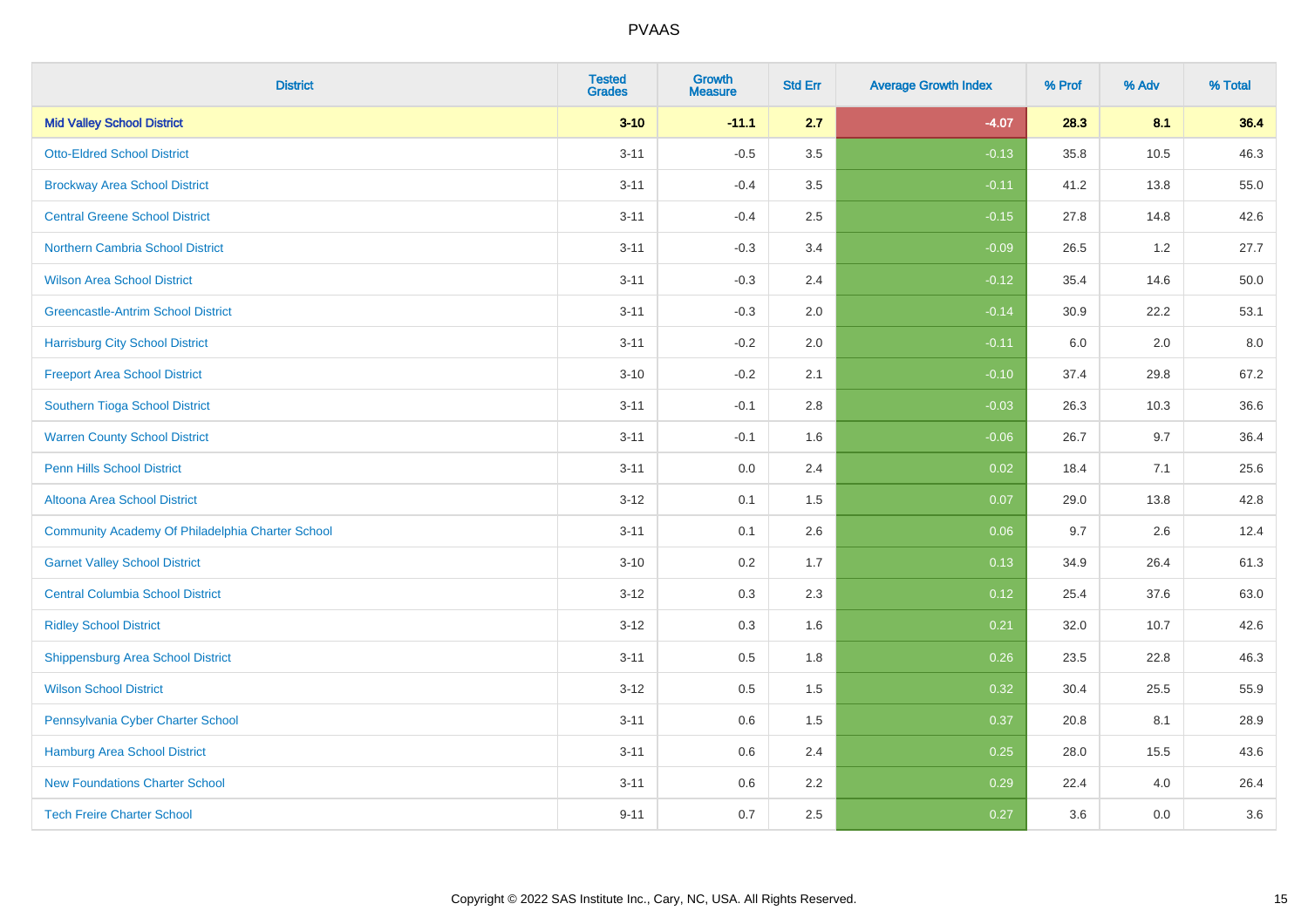| <b>District</b>                                    | <b>Tested</b><br><b>Grades</b> | <b>Growth</b><br><b>Measure</b> | <b>Std Err</b> | <b>Average Growth Index</b> | % Prof | % Adv | % Total |
|----------------------------------------------------|--------------------------------|---------------------------------|----------------|-----------------------------|--------|-------|---------|
| <b>Mid Valley School District</b>                  | $3 - 10$                       | $-11.1$                         | 2.7            | $-4.07$                     | 28.3   | 8.1   | 36.4    |
| <b>Jersey Shore Area School District</b>           | $3 - 11$                       | 0.7                             | 2.5            | 0.27                        | 39.3   | 13.6  | 52.9    |
| <b>Seneca Valley School District</b>               | $3 - 11$                       | 0.8                             | 1.4            | 0.54                        | 40.6   | 25.2  | 65.8    |
| <b>Marion Center Area School District</b>          | $3 - 10$                       | $0.8\,$                         | 2.9            | 0.27                        | 23.3   | 11.1  | 34.4    |
| <b>Hopewell Area School District</b>               | $3 - 11$                       | 0.8                             | 2.6            | 0.31                        | 34.5   | 12.4  | 46.9    |
| <b>Tidioute Community Charter School</b>           | $3 - 11$                       | $0.8\,$                         | 4.4            | 0.19                        | 18.1   | 6.9   | 25.0    |
| Daniel Boone Area School District                  | $3 - 12$                       | $0.9\,$                         | 1.9            | 0.46                        | 28.9   | 22.0  | 51.0    |
| <b>Abington School District</b>                    | $3 - 10$                       | 0.9                             | 1.6            | 0.57                        | 29.7   | 28.7  | 58.4    |
| <b>Upper Adams School District</b>                 | $3 - 11$                       | 0.9                             | 2.5            | 0.37                        | 33.0   | 17.0  | 50.0    |
| South Williamsport Area School District            | $3 - 10$                       | $0.9\,$                         | 3.1            | 0.31                        | 38.4   | 11.6  | 50.0    |
| <b>Bensalem Township School District</b>           | $3 - 11$                       | 1.0                             | 1.6            | 0.63                        | 24.3   | 10.7  | 34.9    |
| <b>Tulpehocken Area School District</b>            | $3 - 12$                       | 1.0                             | 4.9            | 0.20                        | 11.5   | 23.1  | 34.6    |
| <b>Wattsburg Area School District</b>              | $3 - 11$                       | 1.0                             | 2.7            | 0.36                        | 20.4   | 12.4  | 32.7    |
| <b>Annville-Cleona School District</b>             | $3 - 12$                       | 1.1                             | 2.4            | 0.45                        | 34.8   | 13.6  | 48.5    |
| <b>Upper Moreland Township School District</b>     | $3 - 11$                       | 1.1                             | 2.0            | 0.56                        | 24.8   | 26.6  | 51.3    |
| <b>North Star School District</b>                  | $3 - 11$                       | 1.1                             | 3.3            | 0.34                        | 26.2   | 20.0  | 46.2    |
| Philadelphia Electrical & Tech Charter High School | $10 - 10$                      | 1.2                             | 2.6            | 0.45                        | 0.9    | 0.0   | 0.9     |
| <b>Springfield School District</b>                 | $3 - 11$                       | 1.2                             | 1.7            | 0.69                        | 31.8   | 25.2  | 56.9    |
| <b>Penn-Delco School District</b>                  | $3 - 11$                       | 1.3                             | 1.8            | 0.75                        | 26.5   | 12.6  | 39.1    |
| <b>Brentwood Borough School District</b>           | $3 - 11$                       | 1.3                             | 3.0            | 0.44                        | 20.2   | 16.0  | 36.2    |
| <b>MaST Community Charter School II</b>            | $3 - 10$                       | 1.4                             | 3.0            | 0.45                        | 16.1   | 4.6   | 20.7    |
| <b>Oley Valley School District</b>                 | $3 - 11$                       | 1.4                             | 2.4            | 0.56                        | 37.4   | 23.9  | 61.4    |
| <b>Reach Cyber Charter School</b>                  | $3 - 11$                       | 1.4                             | 3.6            | 0.40                        | 32.9   | 15.2  | 48.1    |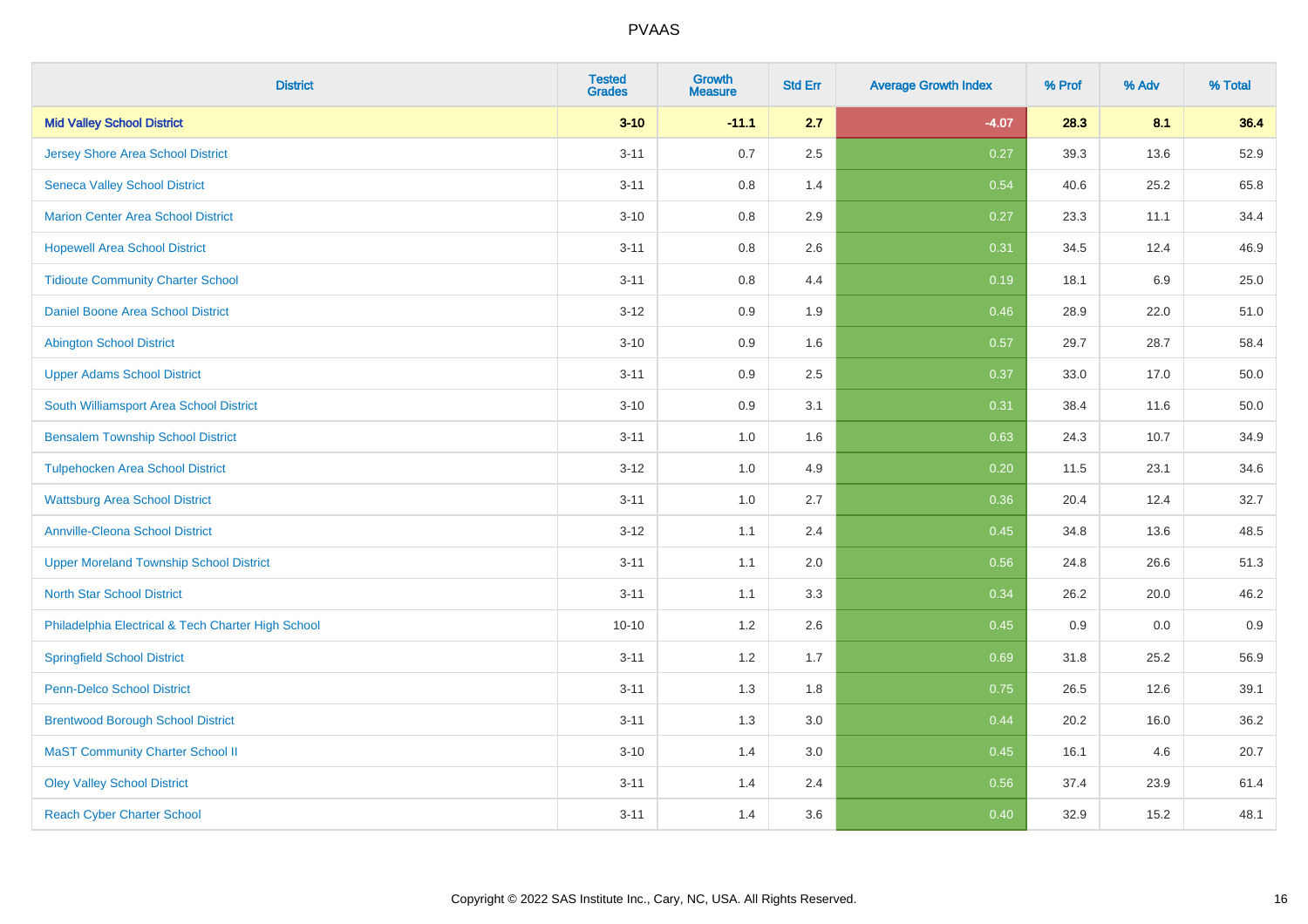| <b>District</b>                           | <b>Tested</b><br><b>Grades</b> | Growth<br><b>Measure</b> | <b>Std Err</b> | <b>Average Growth Index</b> | % Prof | % Adv | % Total |
|-------------------------------------------|--------------------------------|--------------------------|----------------|-----------------------------|--------|-------|---------|
| <b>Mid Valley School District</b>         | $3 - 10$                       | $-11.1$                  | 2.7            | $-4.07$                     | 28.3   | 8.1   | 36.4    |
| <b>Tunkhannock Area School District</b>   | $3 - 11$                       | 1.4                      | 2.0            | 0.71                        | 29.8   | 18.1  | 47.9    |
| <b>Haverford Township School District</b> | $3 - 11$                       | 1.4                      | 1.4            | 1.05                        | 36.7   | 26.3  | 63.0    |
| <b>Centennial School District</b>         | $3 - 10$                       | 1.5                      | 1.5            | 0.98                        | 23.6   | 12.4  | 36.0    |
| <b>Moon Area School District</b>          | $3 - 11$                       | 1.5                      | 1.8            | 0.86                        | 34.5   | 25.5  | 60.0    |
| <b>Avella Area School District</b>        | $3 - 12$                       | 1.6                      | 4.7            | 0.34                        | 34.8   | 7.2   | 42.0    |
| Juniata Valley School District            | $3 - 11$                       | 1.6                      | 3.2            | 0.51                        | 23.1   | 9.4   | 32.5    |
| Shenango Area School District             | $3 - 11$                       | 1.7                      | 3.2            | 0.52                        | 41.4   | 13.8  | 55.3    |
| <b>Lewisburg Area School District</b>     | $3 - 11$                       | 1.7                      | 2.4            | 0.72                        | 35.9   | 35.9  | 71.8    |
| <b>Forest Hills School District</b>       | $3 - 11$                       | 1.8                      | $2.5\,$        | 0.71                        | 28.8   | 10.3  | 39.1    |
| West Jefferson Hills School District      | $3 - 11$                       | 1.9                      | 1.9            | 0.99                        | 34.8   | 27.3  | 62.1    |
| <b>Pottstown School District</b>          | $3 - 12$                       | 2.0                      | 2.2            | 0.88                        | 19.4   | 6.2   | 25.6    |
| <b>Blackhawk School District</b>          | $3 - 11$                       | 2.0                      | 2.3            | 0.87                        | 34.6   | 20.7  | 55.3    |
| <b>Bethlehem-Center School District</b>   | $3 - 10$                       | 2.1                      | 3.5            | 0.59                        | 32.3   | 4.6   | 36.9    |
| Esperanza Academy Charter School          | $4 - 11$                       | 2.1                      | 2.1            | 1.01                        | 14.2   | 3.6   | 17.8    |
| <b>Upper Dublin School District</b>       | $3 - 12$                       | 2.1                      | 1.8            | 1.19                        | 34.7   | 30.0  | 64.7    |
| <b>Solanco School District</b>            | $3 - 11$                       | 2.2                      | 1.8            | 1.18                        | 27.2   | 15.0  | 42.3    |
| <b>Mercer Area School District</b>        | $3 - 11$                       | 2.2                      | 3.1            | 0.70                        | 24.4   | 11.8  | 36.2    |
| <b>Belmont Charter School</b>             | $3 - 10$                       | 2.2                      | 3.4            | 0.64                        | 5.3    | 1.8   | 7.0     |
| <b>West Shore School District</b>         | $3 - 12$                       | 2.2                      | 1.3            | 1.68                        | 31.8   | 15.2  | 47.1    |
| Mt Lebanon School District                | $3 - 11$                       | 2.4                      | 1.3            | 1.79                        | 39.3   | 37.4  | 76.8    |
| <b>Conestoga Valley School District</b>   | $3 - 11$                       | 2.4                      | 1.7            | 1.43                        | 35.0   | 23.5  | 58.5    |
| <b>South Western School District</b>      | $3 - 12$                       | 2.5                      | 1.7            | 1.48                        | 36.2   | 19.7  | 55.9    |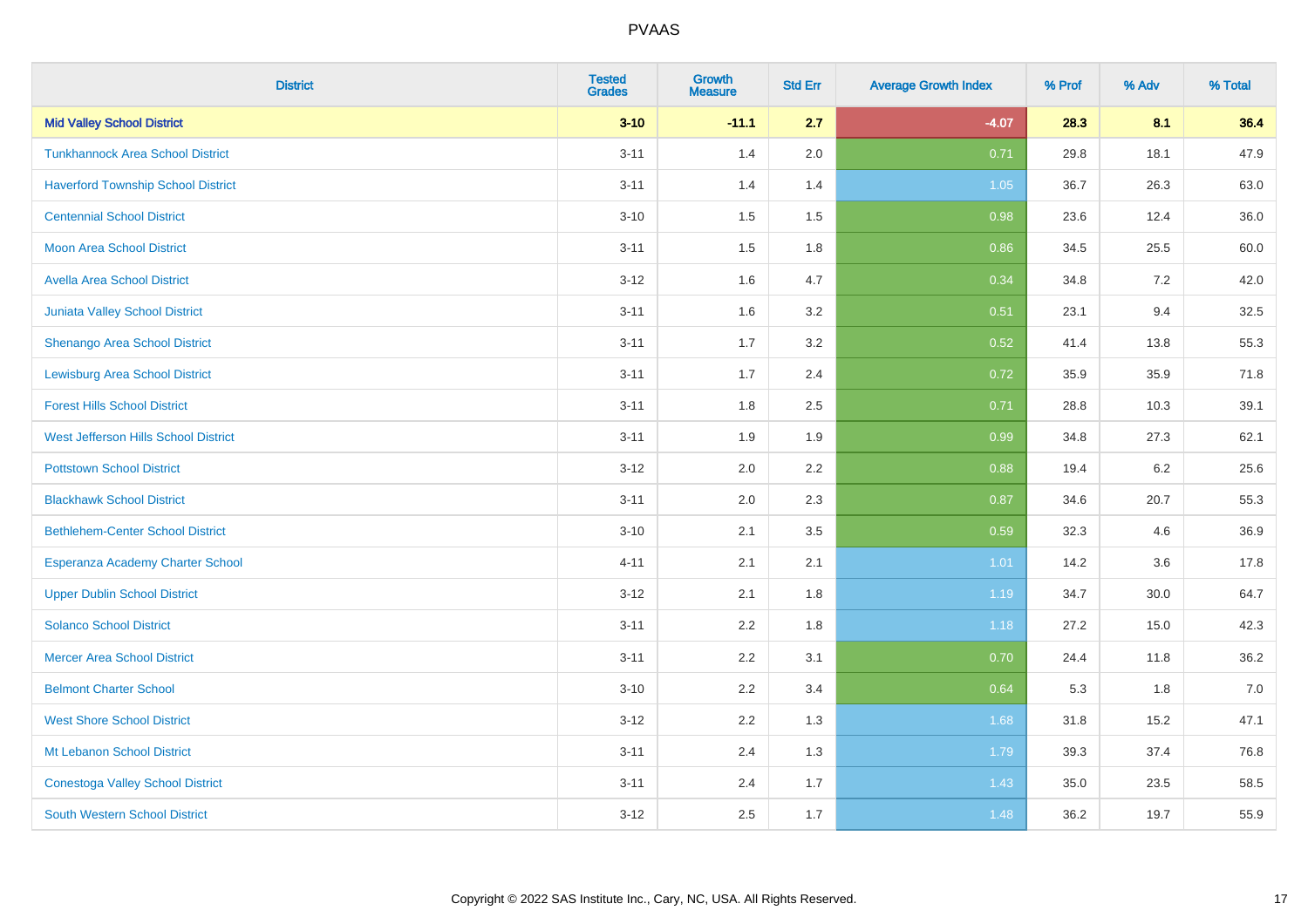| <b>District</b>                                 | <b>Tested</b><br><b>Grades</b> | Growth<br><b>Measure</b> | <b>Std Err</b> | <b>Average Growth Index</b> | % Prof | % Adv | % Total |
|-------------------------------------------------|--------------------------------|--------------------------|----------------|-----------------------------|--------|-------|---------|
| <b>Mid Valley School District</b>               | $3 - 10$                       | $-11.1$                  | 2.7            | $-4.07$                     | 28.3   | 8.1   | 36.4    |
| <b>Bermudian Springs School District</b>        | $3 - 11$                       | 2.5                      | 2.4            | $1.05$                      | 31.8   | 23.5  | 55.3    |
| <b>Sullivan County School District</b>          | $3 - 10$                       | 2.5                      | 4.3            | 0.58                        | 43.6   | 7.7   | 51.3    |
| <b>Union School District</b>                    | $3 - 12$                       | 2.5                      | 3.7            | 0.69                        | 17.9   | 10.4  | 28.4    |
| <b>School Lane Charter School</b>               | $3 - 11$                       | 2.6                      | 3.6            | 0.72                        | 23.1   | 18.7  | 41.8    |
| <b>Williams Valley School District</b>          | $3 - 11$                       | 2.6                      | 3.7            | 0.69                        | 17.0   | 5.1   | 22.0    |
| <b>Austin Area School District</b>              | $3 - 11$                       | 2.6                      | 6.0            | 0.43                        | 25.0   | 18.8  | 43.8    |
| <b>Athens Area School District</b>              | $3 - 11$                       | 2.6                      | 2.3            | 1.11                        | 34.9   | 12.3  | 47.3    |
| <b>Perkiomen Valley School District</b>         | $3 - 11$                       | 2.7                      | 1.5            | 1.83                        | 35.0   | 25.3  | 60.3    |
| <b>Mastery Charter School - Pickett Campus</b>  | $6 - 10$                       | 2.7                      | 4.2            | 0.65                        | 20.6   | 0.0   | 20.6    |
| <b>Eastern Lancaster County School District</b> | $3 - 12$                       | 2.9                      | 3.2            | 0.91                        | 35.2   | 36.4  | 71.6    |
| <b>Ringgold School District</b>                 | $3 - 11$                       | 2.9                      | 2.2            | 1.32                        | 23.8   | 13.3  | 37.1    |
| <b>Penn-Trafford School District</b>            | $3 - 11$                       | 2.9                      | 1.8            | 1.68                        | 46.3   | 26.2  | 72.5    |
| <b>Waynesboro Area School District</b>          | $3 - 12$                       | 3.0                      | 1.8            | 1.67                        | 26.0   | 23.5  | 49.5    |
| <b>Gateway School District</b>                  | $3 - 11$                       | 3.1                      | 2.0            | 1.55                        | 35.7   | 18.5  | 54.2    |
| Northampton Area School District                | $3 - 11$                       | 3.2                      | 1.5            | 2.05                        | 29.8   | 17.9  | 47.7    |
| <b>Clarion Area School District</b>             | $3 - 11$                       | 3.2                      | 3.7            | 0.88                        | 31.7   | 13.3  | 45.0    |
| North Clarion County School District            | $3 - 12$                       | 3.4                      | 4.1            | 0.83                        | 45.0   | 18.8  | 63.8    |
| <b>Fort Leboeuf School District</b>             | $3 - 11$                       | 3.5                      | 2.2            | 1.58                        | 32.0   | 16.8  | 48.8    |
| <b>Bellwood-Antis School District</b>           | $3 - 10$                       | 3.5                      | 2.8            | 1.24                        | 40.9   | 19.4  | 60.2    |
| <b>Keystone Central School District</b>         | $3 - 11$                       | 3.6                      | 1.8            | 2.04                        | 27.1   | 14.6  | 41.8    |
| <b>Western Wayne School District</b>            | $3 - 11$                       | 3.6                      | 2.6            | 1.39                        | 30.8   | 16.2  | 47.0    |
| <b>Midd-West School District</b>                | $3 - 11$                       | 3.6                      | 2.6            | 1.42                        | 28.6   | 25.0  | 53.6    |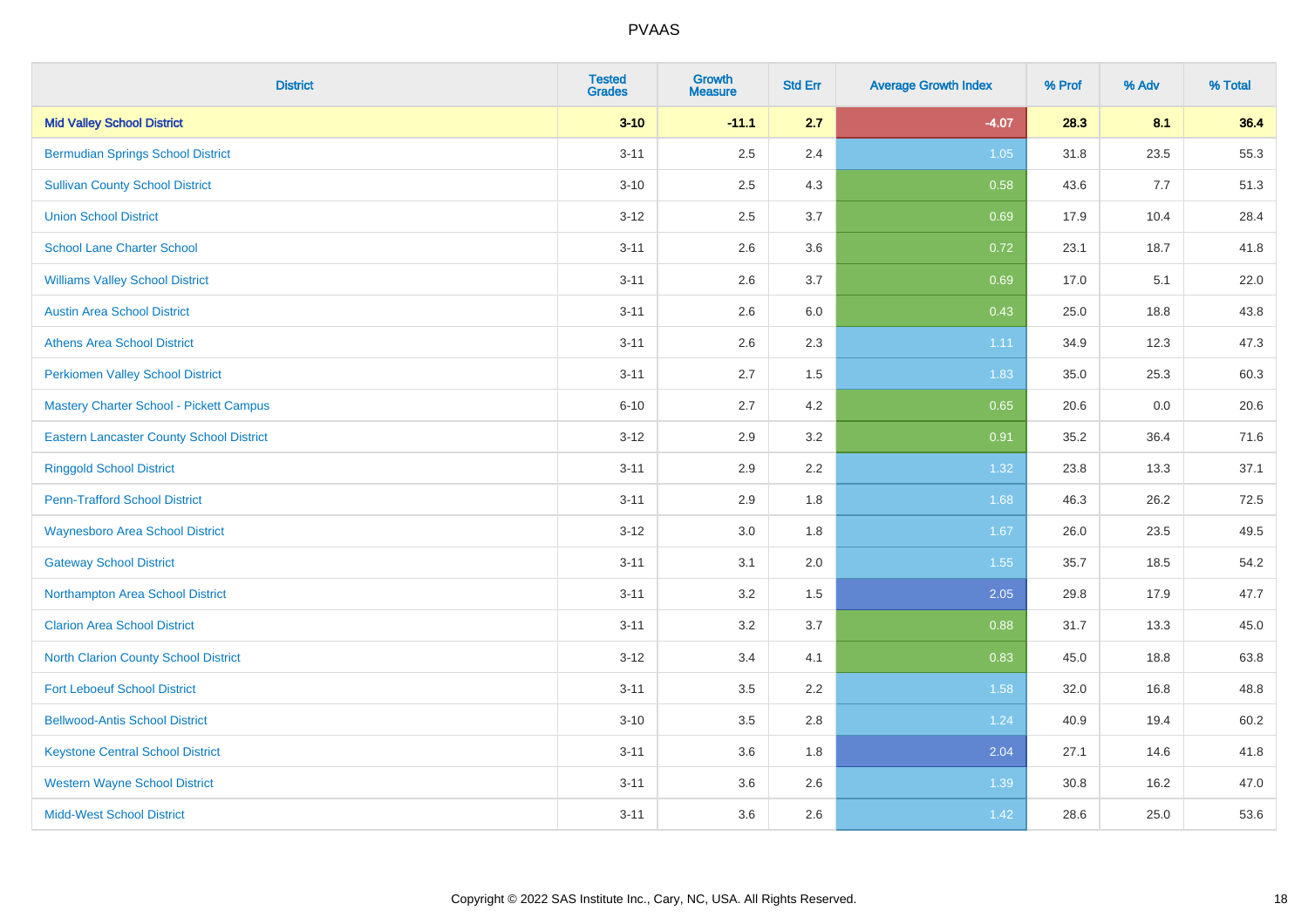| <b>District</b>                                    | <b>Tested</b><br><b>Grades</b> | <b>Growth</b><br><b>Measure</b> | <b>Std Err</b> | <b>Average Growth Index</b> | % Prof | % Adv | % Total |
|----------------------------------------------------|--------------------------------|---------------------------------|----------------|-----------------------------|--------|-------|---------|
| <b>Mid Valley School District</b>                  | $3 - 10$                       | $-11.1$                         | 2.7            | $-4.07$                     | 28.3   | 8.1   | 36.4    |
| <b>Sharpsville Area School District</b>            | $3 - 11$                       | 3.8                             | 3.7            | 1.04                        | 41.1   | 23.2  | 64.3    |
| <b>Newport School District</b>                     | $3 - 12$                       | 3.8                             | 3.3            | 1.17                        | 38.8   | 10.4  | 49.2    |
| Northeastern York School District                  | $3 - 11$                       | 3.8                             | 1.8            | 2.11                        | 32.7   | 21.0  | 53.7    |
| <b>Spring Grove Area School District</b>           | $3 - 11$                       | 3.9                             | 2.0            | 1.90                        | 30.0   | 23.0  | 53.0    |
| Susquehanna Township School District               | $3 - 12$                       | 3.9                             | 2.7            | 1.45                        | 19.0   | 13.1  | 32.0    |
| <b>Southeast Delco School District</b>             | $3 - 10$                       | 3.9                             | 3.5            | 1.12                        | 18.6   | 3.4   | 22.0    |
| <b>Brownsville Area School District</b>            | $3 - 12$                       | 3.9                             | 3.8            | 1.04                        | 22.0   | 8.5   | 30.5    |
| <b>Chestnut Ridge School District</b>              | $3 - 12$                       | 4.0                             | 2.9            | 1.38                        | 33.2   | 11.0  | 44.2    |
| <b>Eastern Lebanon County School District</b>      | $3 - 11$                       | 4.0                             | 2.1            | 1.89                        | 23.5   | 11.5  | 35.0    |
| Philipsburg-Osceola Area School District           | $3 - 11$                       | 4.1                             | 3.0            | 1.37                        | 22.5   | 16.2  | 38.8    |
| <b>Commonwealth Charter Academy Charter School</b> | $3 - 10$                       | 4.2                             | 1.6            | 2.68                        | 27.0   | 15.6  | 42.5    |
| <b>Bloomsburg Area School District</b>             | $3 - 10$                       | 4.3                             | 3.4            | 1.26                        | 36.5   | 20.6  | 57.1    |
| <b>Purchase Line School District</b>               | $3 - 12$                       | 4.3                             | 3.3            | 1.30                        | 32.3   | 9.0   | 41.4    |
| <b>Reading School District</b>                     | $3 - 11$                       | 4.3                             | 1.2            | 3.71                        | 16.8   | 6.0   | 22.8    |
| South Middleton School District                    | $3 - 11$                       | 4.4                             | 2.2            | 1.95                        | 31.1   | 16.4  | 47.5    |
| <b>Downingtown Area School District</b>            | $3 - 11$                       | 4.4                             | 1.1            | 4.06                        | 30.1   | 32.0  | 62.2    |
| Pennsylvania Virtual Charter School                | $3 - 11$                       | 4.4                             | 3.4            | 1.31                        | 29.8   | 21.2  | 51.0    |
| <b>Red Lion Area School District</b>               | $3 - 11$                       | 4.5                             | 1.9            | 2.31                        | 32.3   | 21.5  | 53.8    |
| <b>Mckeesport Area School District</b>             | $3 - 12$                       | 4.6                             | 2.2            | 2.14                        | 21.1   | 4.4   | 25.5    |
| <b>Central Valley School District</b>              | $3 - 10$                       | 4.7                             | 2.6            | 1.83                        | 37.8   | 18.5  | 56.3    |
| East Pennsboro Area School District                | $3 - 11$                       | 4.8                             | 2.1            | 2.26                        | 36.8   | 16.9  | 53.7    |
| <b>Conemaugh Township Area School District</b>     | $3 - 12$                       | 4.8                             | 3.5            | 1.39                        | 30.9   | 27.8  | 58.8    |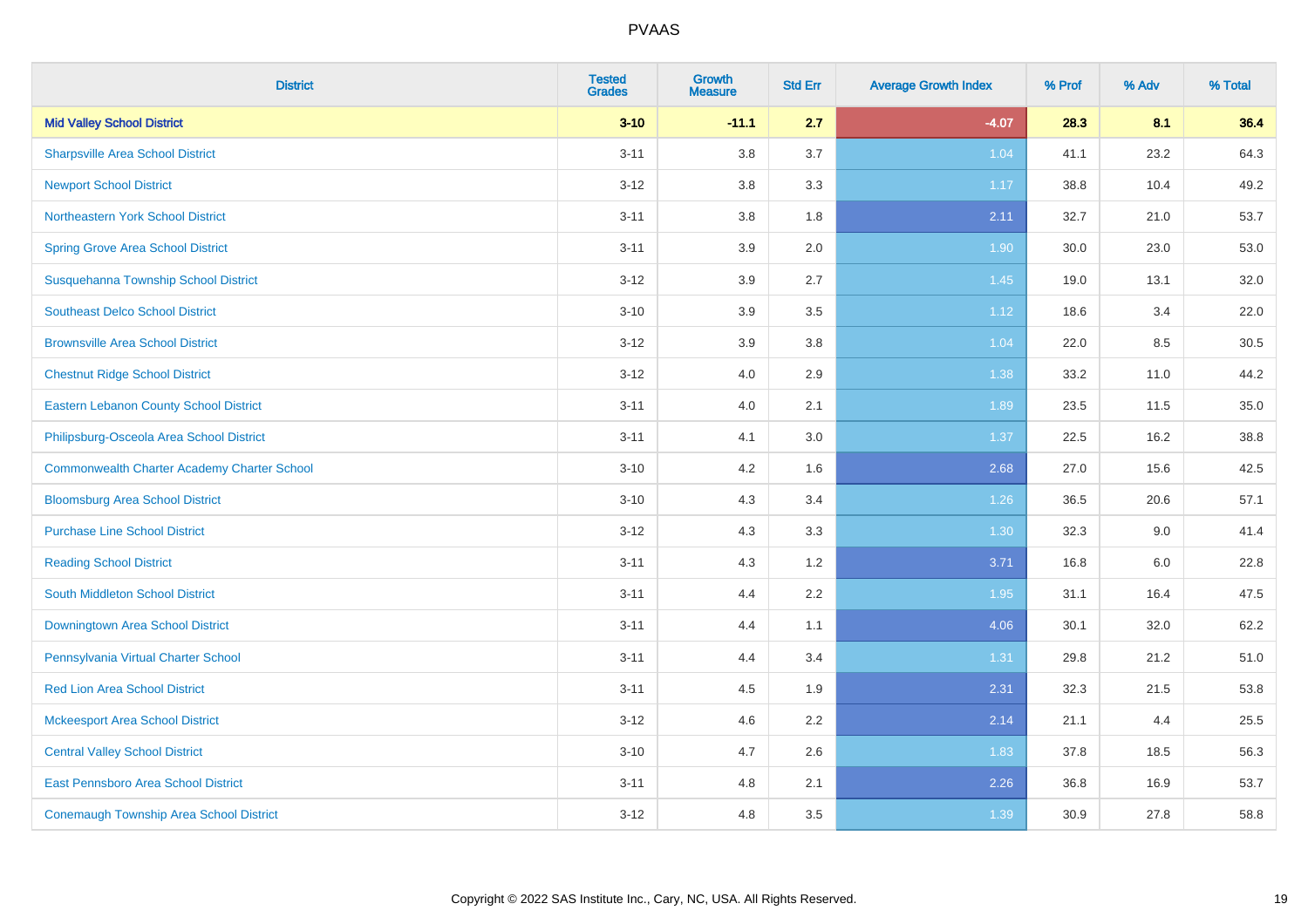| <b>District</b>                                | <b>Tested</b><br><b>Grades</b> | Growth<br><b>Measure</b> | <b>Std Err</b> | <b>Average Growth Index</b> | % Prof | % Adv | % Total |
|------------------------------------------------|--------------------------------|--------------------------|----------------|-----------------------------|--------|-------|---------|
| <b>Mid Valley School District</b>              | $3 - 10$                       | $-11.1$                  | 2.7            | $-4.07$                     | 28.3   | 8.1   | 36.4    |
| <b>Wallingford-Swarthmore School District</b>  | $3 - 10$                       | 5.0                      | 2.2            | 2.25                        | 33.3   | 37.1  | 70.4    |
| Johnsonburg Area School District               | $3 - 11$                       | 5.0                      | 3.9            | 1.27                        | 35.5   | 11.8  | 47.4    |
| Aspira Bilingual Cyber Charter School          | $3 - 11$                       | 5.1                      | 5.8            | 0.87                        | 4.8    | 0.0   | 4.8     |
| Hope For Hyndman Charter School                | $3 - 11$                       | 5.1                      | 5.8            | 0.88                        | 14.3   | 7.1   | 21.4    |
| <b>Lower Dauphin School District</b>           | $3 - 11$                       | 5.3                      | 1.8            | 3.03                        | 30.6   | 26.8  | 57.5    |
| <b>Great Valley School District</b>            | $3 - 11$                       | 5.4                      | 2.0            | 2.77                        | 33.8   | 33.5  | 67.3    |
| <b>Galeton Area School District</b>            | $3 - 11$                       | 5.4                      | 5.4            | 1.01                        | 33.3   | 22.2  | 55.6    |
| <b>Pennsbury School District</b>               | $3 - 11$                       | 5.6                      | 1.3            | 4.38                        | 37.7   | 27.7  | 65.4    |
| <b>Crawford Central School District</b>        | $3 - 11$                       | 5.7                      | 2.1            | 2.71                        | 26.4   | 15.8  | 42.1    |
| <b>Wyalusing Area School District</b>          | $3 - 12$                       | 5.7                      | 3.2            | 1.78                        | 38.6   | 12.9  | 51.4    |
| <b>Upper Perkiomen School District</b>         | $3 - 11$                       | 5.7                      | 1.9            | 3.04                        | 25.4   | 19.9  | 45.4    |
| <b>Sayre Area School District</b>              | $3 - 11$                       | 5.8                      | 3.2            | 1.81                        | 30.3   | 21.0  | 51.3    |
| <b>Smethport Area School District</b>          | $3 - 12$                       | 5.8                      | 3.8            | 1.52                        | 24.6   | 20.0  | 44.6    |
| <b>Brandywine Heights Area School District</b> | $3 - 11$                       | 5.8                      | 2.6            | 2.27                        | 27.7   | 28.6  | 56.2    |
| <b>Halifax Area School District</b>            | $3 - 11$                       | 5.8                      | 3.5            | 1.64                        | 32.1   | 18.9  | 50.9    |
| <b>Salisbury Township School District</b>      | $3 - 11$                       | 5.8                      | 3.6            | 1.62                        | 24.4   | 12.6  | 37.0    |
| Huntingdon Area School District                | $3 - 11$                       | 5.8                      | 2.6            | 2.28                        | 27.8   | 17.4  | 45.2    |
| <b>Donegal School District</b>                 | $3 - 12$                       | 5.9                      | 2.2            | 2.72                        | 34.1   | 23.1  | 57.2    |
| Saint Marys Area School District               | $3 - 11$                       | $6.0\,$                  | 2.2            | 2.69                        | 35.4   | 18.3  | 53.7    |
| South Fayette Township School District         | $3 - 11$                       | 6.0                      | 1.8            | 3.33                        | 32.2   | 38.3  | 70.5    |
| <b>Hazleton Area School District</b>           | $3 - 11$                       | $6.0\,$                  | 1.6            | 3.85                        | 20.5   | 9.0   | 29.5    |
| <b>Penncrest School District</b>               | $3 - 11$                       | 6.0                      | 1.9            | 3.24                        | 31.1   | 16.9  | 48.0    |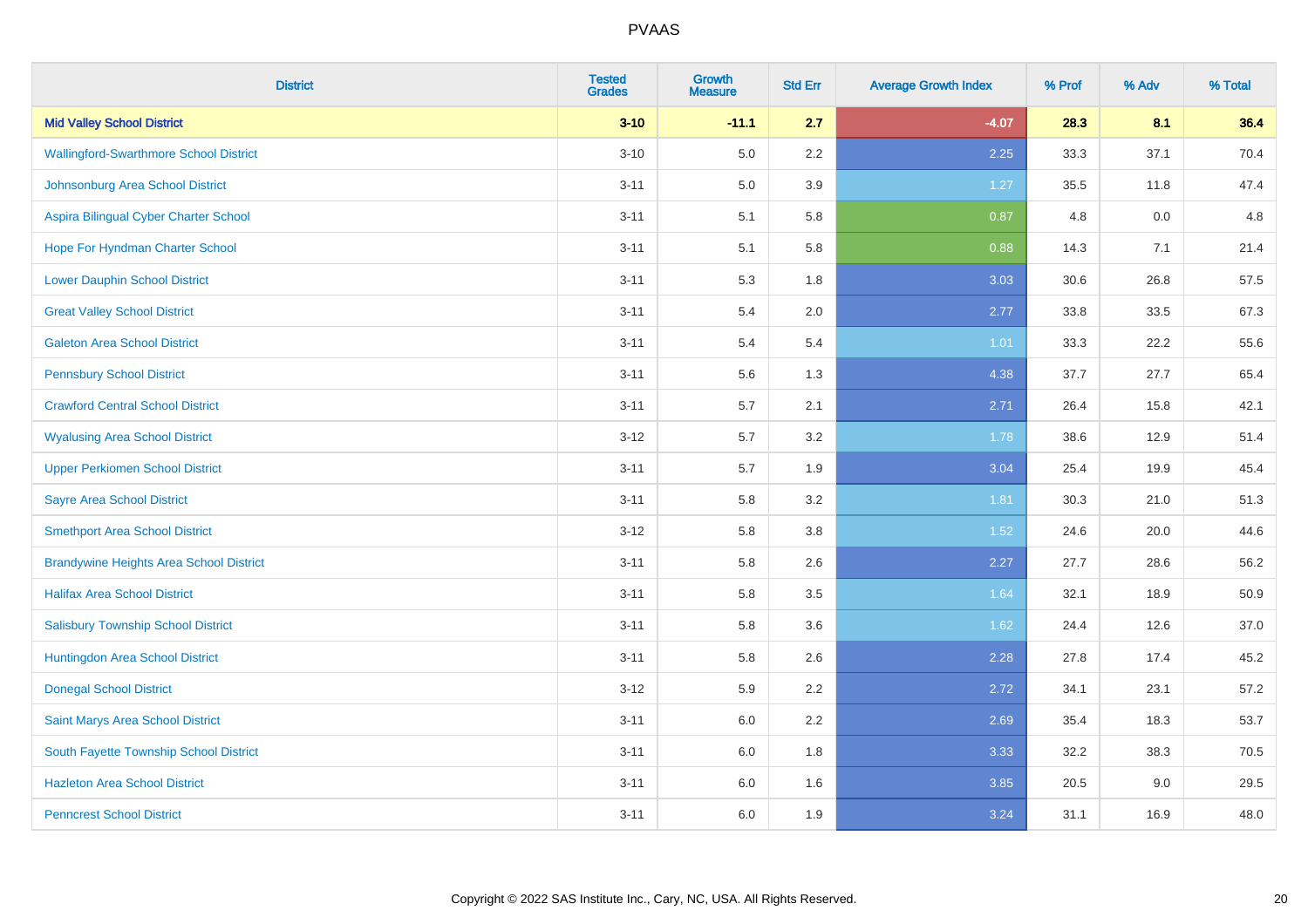| <b>District</b>                                | <b>Tested</b><br><b>Grades</b> | <b>Growth</b><br><b>Measure</b> | <b>Std Err</b> | <b>Average Growth Index</b> | % Prof | % Adv | % Total |
|------------------------------------------------|--------------------------------|---------------------------------|----------------|-----------------------------|--------|-------|---------|
| <b>Mid Valley School District</b>              | $3 - 10$                       | $-11.1$                         | 2.7            | $-4.07$                     | 28.3   | 8.1   | 36.4    |
| <b>Multicultural Academy Charter School</b>    | $9 - 11$                       | 6.0                             | 3.4            | 1.77                        | 12.3   | 0.0   | 12.3    |
| Northern Lehigh School District                | $3-12$                         | 6.1                             | 2.5            | 2.42                        | 21.4   | 18.0  | 39.3    |
| <b>South Butler County School District</b>     | $3 - 10$                       | 6.3                             | 2.2            | 2.80                        | 37.8   | 19.2  | 57.0    |
| <b>United School District</b>                  | $3 - 11$                       | 6.3                             | 3.3            | 1.89                        | 38.8   | 16.3  | 55.0    |
| <b>Easton Area School District</b>             | $3-12$                         | 6.3                             | 1.3            | 4.91                        | 24.1   | 13.0  | 37.1    |
| <b>Bedford Area School District</b>            | $3 - 11$                       | 6.4                             | 2.4            | 2.68                        | 31.0   | 20.6  | 51.6    |
| People For People Charter School               | $3 - 12$                       | 6.4                             | 5.6            | 1.15                        | 2.4    | 0.0   | 2.4     |
| <b>Tamaqua Area School District</b>            | $3-12$                         | 6.5                             | 2.4            | 2.72                        | 34.3   | 17.5  | 51.8    |
| <b>Port Allegany School District</b>           | $3 - 11$                       | 6.5                             | 3.7            | 1.74                        | 26.4   | 11.3  | 37.7    |
| 21st Century Cyber Charter School              | $6 - 12$                       | 6.6                             | 2.1            | 3.16                        | 29.0   | 21.8  | 50.8    |
| <b>Mars Area School District</b>               | $3 - 10$                       | 6.6                             | 1.9            | 3.45                        | 36.7   | 32.4  | 69.1    |
| <b>Mastery Charter School - Hardy Williams</b> | $3 - 11$                       | 6.6                             | 3.0            | 2.21                        | 24.7   | 1.2   | 25.9    |
| <b>Bellefonte Area School District</b>         | $3 - 11$                       | 6.7                             | 2.0            | 3.34                        | 28.8   | 21.5  | 50.2    |
| <b>Abington Heights School District</b>        | $3 - 11$                       | 6.7                             | 1.7            | 4.00                        | 33.8   | 31.7  | 65.5    |
| Pennsylvania Distance Learning Charter School  | $3 - 12$                       | 6.8                             | 3.4            | 1.99                        | 19.8   | 6.2   | 25.9    |
| <b>Northern Potter School District</b>         | $3-12$                         | 6.8                             | 4.6            | 1.48                        | 30.6   | 11.1  | 41.7    |
| Northern Tioga School District                 | $3-12$                         | 6.8                             | 2.6            | 2.64                        | 25.0   | 16.9  | 41.9    |
| <b>Brookville Area School District</b>         | $3 - 11$                       | 6.8                             | 3.1            | 2.19                        | 46.1   | 14.6  | 60.7    |
| <b>Ephrata Area School District</b>            | $3 - 11$                       | 6.8                             | 1.7            | 4.08                        | 31.6   | 17.1  | 48.8    |
| <b>Muncy School District</b>                   | $3 - 11$                       | 6.9                             | 3.3            | 2.12                        | 37.6   | 18.8  | 56.4    |
| <b>William Penn School District</b>            | $3 - 12$                       | 7.0                             | 1.9            | 3.61                        | 14.0   | 7.2   | 21.3    |
| <b>Bentworth School District</b>               | $3 - 11$                       | 7.0                             | 3.0            | 2.36                        | 26.6   | 17.0  | 43.6    |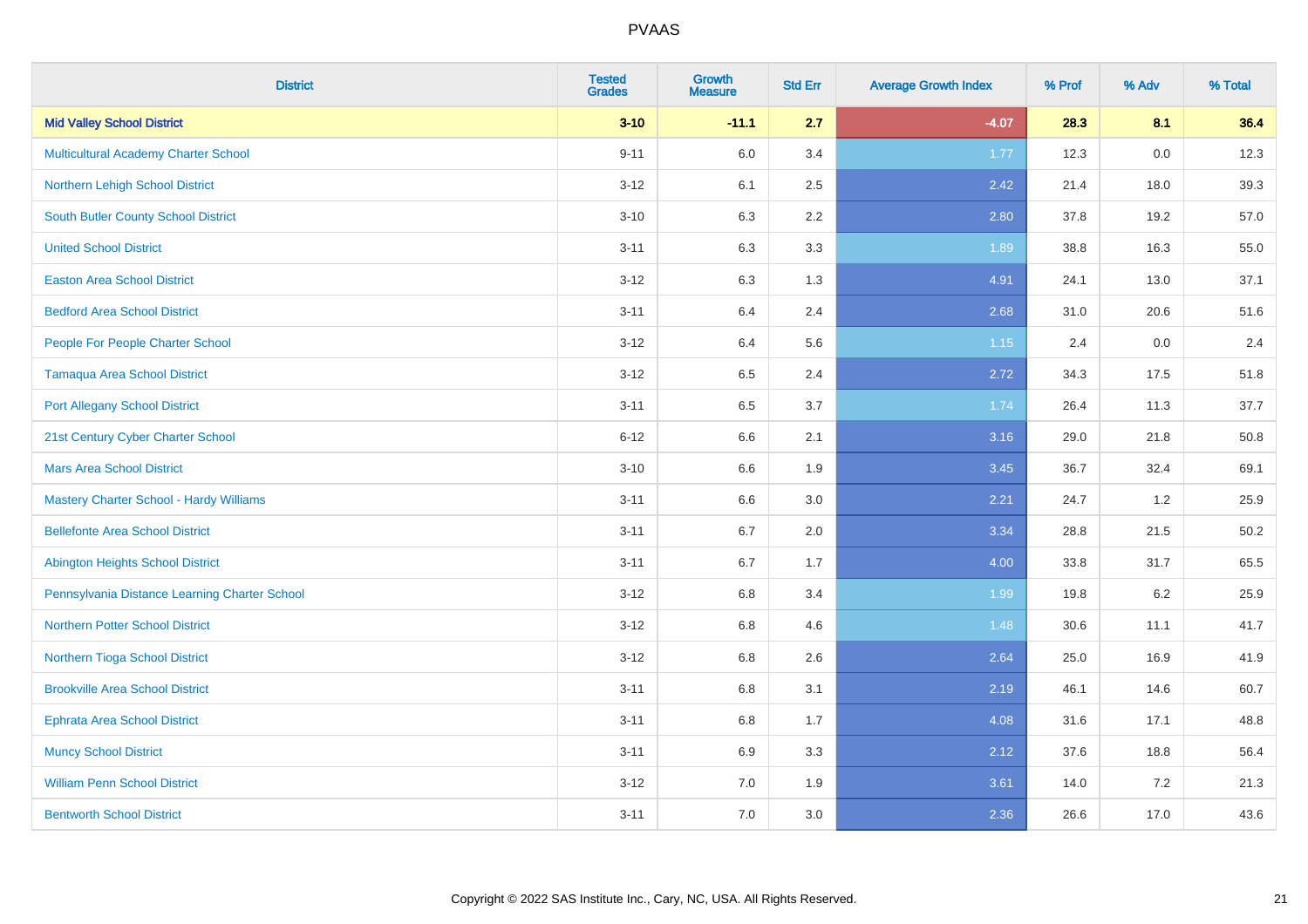| <b>District</b>                               | <b>Tested</b><br><b>Grades</b> | Growth<br><b>Measure</b> | <b>Std Err</b> | <b>Average Growth Index</b> | % Prof | % Adv | % Total |
|-----------------------------------------------|--------------------------------|--------------------------|----------------|-----------------------------|--------|-------|---------|
| <b>Mid Valley School District</b>             | $3 - 10$                       | $-11.1$                  | 2.7            | $-4.07$                     | 28.3   | 8.1   | 36.4    |
| <b>Leechburg Area School District</b>         | $3 - 11$                       | 7.0                      | 3.9            | 1.79                        | 37.7   | 4.9   | 42.6    |
| <b>Penn Manor School District</b>             | $3 - 11$                       | 7.1                      | 1.5            | 4.82                        | 26.7   | 20.5  | 47.2    |
| <b>Elizabethtown Area School District</b>     | $3 - 12$                       | 7.1                      | 1.7            | 4.19                        | 36.4   | 27.6  | 64.0    |
| <b>Esperanza Cyber Charter School</b>         | $3 - 11$                       | 7.1                      | 6.1            | 1.15                        | 8.8    | 2.9   | 11.8    |
| <b>Conrad Weiser Area School District</b>     | $3 - 11$                       | 7.1                      | 2.1            | 3.34                        | 28.2   | 14.4  | 42.6    |
| Dr Robert Ketterer Charter School Inc         | $6 - 12$                       | 7.1                      | 4.3            | 1.66                        | 7.3    | 1.7   | 9.0     |
| <b>Dover Area School District</b>             | $3 - 12$                       | 7.1                      | 1.9            | 3.78                        | 33.0   | 18.7  | 51.7    |
| <b>Phoenixville Area School District</b>      | $3 - 11$                       | 7.3                      | 1.8            | 3.96                        | 32.3   | 27.6  | 59.8    |
| <b>York Suburban School District</b>          | $3 - 11$                       | 7.4                      | 2.1            | 3.55                        | 24.9   | 31.2  | 56.1    |
| <b>Pennridge School District</b>              | $3 - 10$                       | 7.4                      | 1.5            | 5.10                        | 32.0   | 27.6  | 59.6    |
| <b>Hampton Township School District</b>       | $3 - 11$                       | 7.4                      | 2.0            | 3.79                        | 37.9   | 39.2  | 77.0    |
| <b>Radnor Township School District</b>        | $3 - 12$                       | 7.5                      | 1.9            | 4.03                        | 33.0   | 38.3  | 71.3    |
| <b>Stroudsburg Area School District</b>       | $3 - 11$                       | 7.5                      | 1.6            | 4.70                        | 30.4   | 18.3  | 48.7    |
| <b>Bald Eagle Area School District</b>        | $3 - 11$                       | 7.6                      | 2.5            | 3.00                        | 31.6   | 15.6  | 47.3    |
| <b>Conewago Valley School District</b>        | $3 - 12$                       | 7.6                      | 1.7            | 4.46                        | 41.3   | 19.4  | 60.6    |
| <b>Avon Grove School District</b>             | $3 - 10$                       | 7.6                      | 1.4            | 5.29                        | 33.7   | 33.2  | 67.0    |
| <b>Juniata County School District</b>         | $3 - 12$                       | 7.7                      | 2.0            | 3.81                        | 22.9   | 18.9  | 41.8    |
| <b>Palisades School District</b>              | $3 - 11$                       | 7.7                      | 2.9            | 2.66                        | 27.8   | 20.3  | 48.1    |
| <b>Keystone School District</b>               | $3 - 11$                       | 7.8                      | 5.7            | 1.37                        | 35.0   | 45.0  | 80.0    |
| <b>Glendale School District</b>               | $3 - 10$                       | 7.9                      | 3.5            | 2.25                        | 42.6   | 9.3   | 51.8    |
| <b>Mastery Charter School - Thomas Campus</b> | $3 - 10$                       | 7.9                      | 5.7            | 1.39                        | 12.5   | 0.0   | 12.5    |
| Pennsylvania Leadership Charter School        | $3 - 11$                       | 8.0                      | 1.9            | 4.22                        | 33.1   | 27.8  | 60.9    |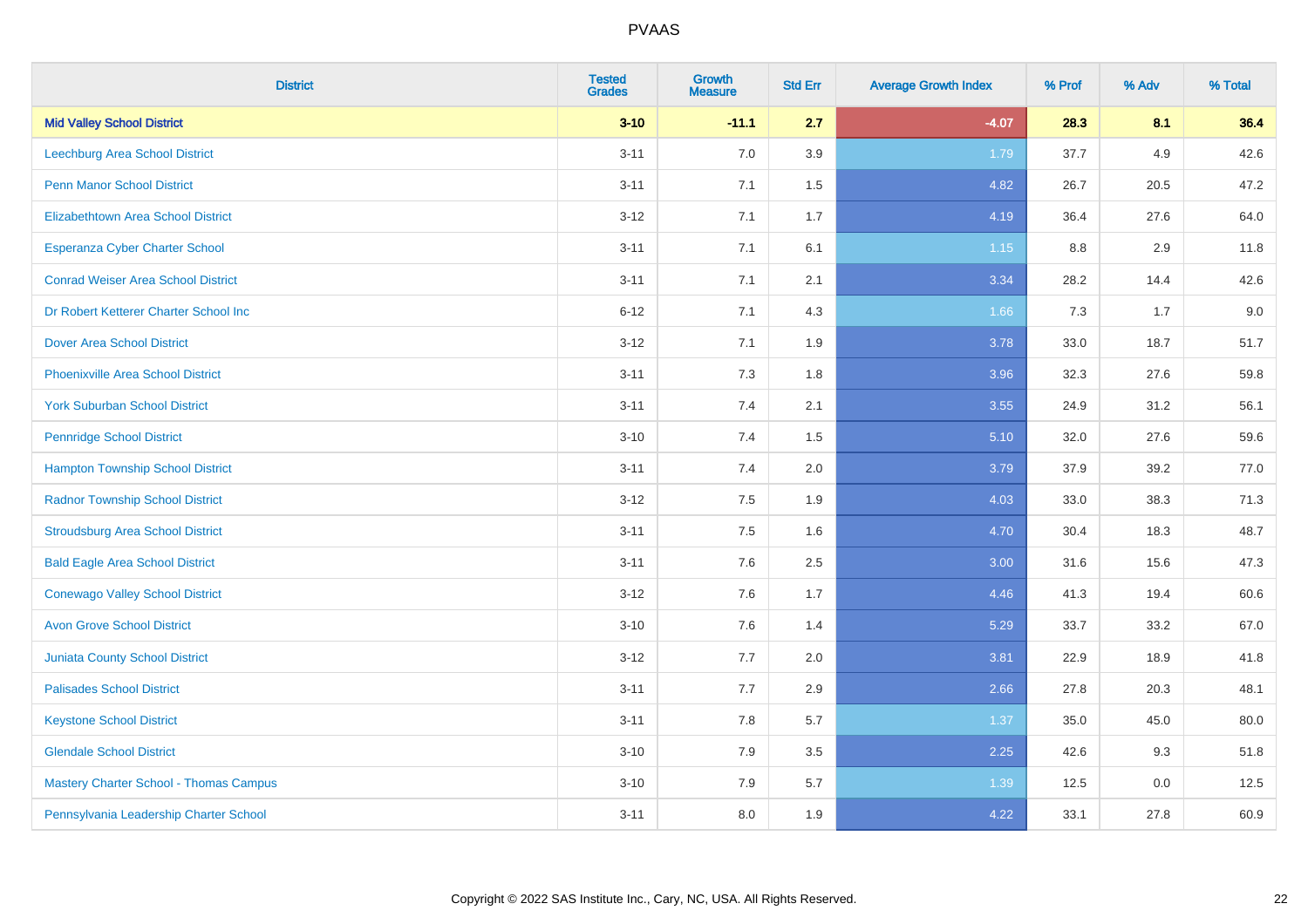| <b>District</b>                                | <b>Tested</b><br><b>Grades</b> | <b>Growth</b><br><b>Measure</b> | <b>Std Err</b> | <b>Average Growth Index</b> | % Prof | % Adv | % Total |
|------------------------------------------------|--------------------------------|---------------------------------|----------------|-----------------------------|--------|-------|---------|
| <b>Mid Valley School District</b>              | $3 - 10$                       | $-11.1$                         | 2.7            | $-4.07$                     | 28.3   | 8.1   | 36.4    |
| <b>Dallas School District</b>                  | $3 - 11$                       | 8.1                             | 2.1            | 3.87                        | 32.4   | 22.4  | 54.8    |
| <b>Benton Area School District</b>             | $3 - 10$                       | 8.1                             | 4.0            | 2.01                        | 35.7   | 28.6  | 64.3    |
| <b>Cornwall-Lebanon School District</b>        | $3 - 11$                       | 8.2                             | 1.6            | 5.24                        | 28.0   | 20.5  | 48.6    |
| <b>Blue Ridge School District</b>              | $3 - 11$                       | 8.3                             | 3.7            | 2.24                        | 29.6   | 9.3   | 38.9    |
| <b>Fairview School District</b>                | $3 - 11$                       | 8.3                             | 2.4            | 3.43                        | 41.9   | 34.9  | 76.7    |
| <b>Canton Area School District</b>             | $3 - 11$                       | 8.4                             | 2.9            | 2.92                        | 13.8   | 23.0  | 36.8    |
| Northern York County School District           | $3 - 11$                       | 8.4                             | 1.8            | 4.63                        | 24.3   | 23.1  | 47.4    |
| <b>Neshaminy School District</b>               | $3 - 11$                       | 8.6                             | 1.3            | 6.56                        | 31.3   | 23.9  | 55.2    |
| Oil City Area School District                  | $3 - 11$                       | 8.6                             | 2.4            | 3.56                        | 29.1   | 13.1  | 42.2    |
| <b>West Allegheny School District</b>          | $3 - 12$                       | 8.6                             | 2.0            | 4.34                        | 37.3   | 27.2  | 64.5    |
| <b>Lower Moreland Township School District</b> | $3 - 11$                       | 8.7                             | 2.0            | 4.35                        | 38.2   | 33.2  | 71.4    |
| <b>Tredyffrin-Easttown School District</b>     | $3 - 10$                       | 8.7                             | 2.4            | 3.57                        | 35.2   | 35.8  | 71.0    |
| <b>Homer-Center School District</b>            | $3 - 11$                       | 8.8                             | 3.5            | 2.53                        | 38.0   | 17.7  | 55.8    |
| <b>Kane Area School District</b>               | $3 - 10$                       | 8.8                             | 2.9            | 3.07                        | 31.4   | 19.8  | 51.2    |
| <b>Wallenpaupack Area School District</b>      | $3 - 11$                       | $8.8\,$                         | 2.1            | 4.28                        | 28.5   | 18.9  | 47.4    |
| <b>East Penn School District</b>               | $3 - 11$                       | 8.9                             | 1.2            | 7.61                        | 32.8   | 26.4  | 59.2    |
| <b>Spring Cove School District</b>             | $3 - 11$                       | 9.1                             | 2.4            | 3.77                        | 31.8   | 25.4  | 57.1    |
| <b>Millcreek Township School District</b>      | $3 - 11$                       | 9.1                             | 1.4            | 6.61                        | 34.5   | 30.1  | 64.6    |
| <b>Pine-Richland School District</b>           | $3 - 11$                       | 9.3                             | 1.7            | 5.56                        | 42.3   | 35.8  | 78.1    |
| <b>Valley View School District</b>             | $3 - 11$                       | 9.3                             | 2.2            | 4.18                        | 26.6   | 23.1  | 49.7    |
| <b>Kutztown Area School District</b>           | $3 - 12$                       | 9.3                             | 2.8            | 3.34                        | 38.5   | 14.6  | 53.2    |
| <b>Apollo-Ridge School District</b>            | $3 - 12$                       | 9.5                             | 3.0            | 3.23                        | 34.0   | 9.4   | 43.4    |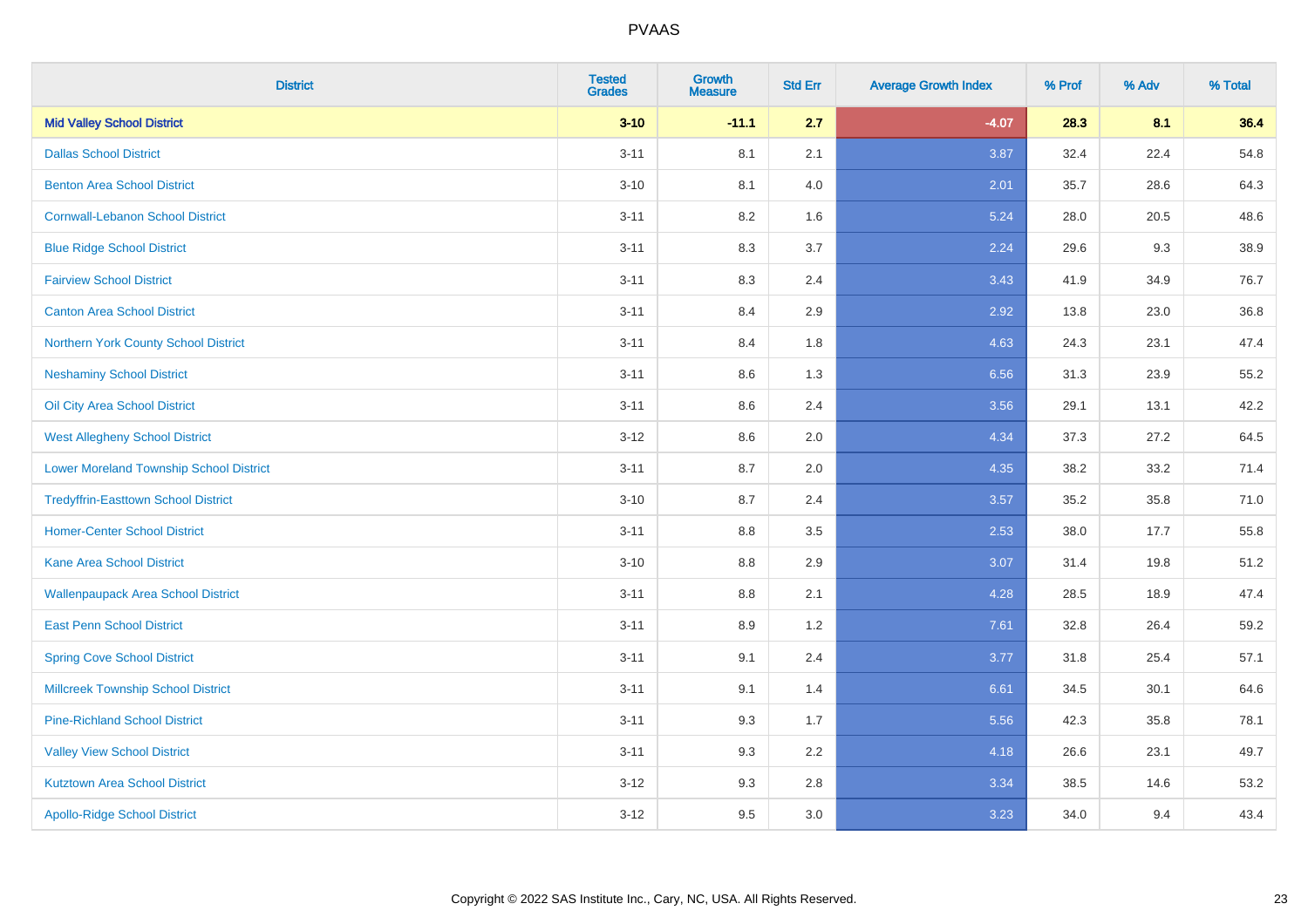| <b>District</b>                          | <b>Tested</b><br><b>Grades</b> | <b>Growth</b><br><b>Measure</b> | <b>Std Err</b> | <b>Average Growth Index</b> | % Prof | % Adv | % Total |
|------------------------------------------|--------------------------------|---------------------------------|----------------|-----------------------------|--------|-------|---------|
| <b>Mid Valley School District</b>        | $3 - 10$                       | $-11.1$                         | 2.7            | $-4.07$                     | 28.3   | 8.1   | 36.4    |
| <b>Avon Grove Charter School</b>         | $3 - 11$                       | 9.8                             | 3.1            | 3.18                        | 32.4   | 26.0  | 58.4    |
| <b>Armstrong School District</b>         | $3 - 11$                       | 9.8                             | 1.6            | 6.22                        | 32.8   | 24.6  | 57.4    |
| <b>Oswayo Valley School District</b>     | $3 - 12$                       | 9.9                             | 5.1            | 1.93                        | 26.5   | 44.1  | 70.6    |
| <b>Fleetwood Area School District</b>    | $3 - 10$                       | 10.4                            | 2.0            | 5.19                        | 31.7   | 25.8  | 57.5    |
| <b>Warrior Run School District</b>       | $3 - 11$                       | 10.5                            | 2.7            | 3.86                        | 34.1   | 16.8  | 50.9    |
| <b>Manheim Township School District</b>  | $3 - 12$                       | 10.9                            | 1.5            | 7.51                        | 30.9   | 31.0  | 61.9    |
| <b>Methacton School District</b>         | $3 - 11$                       | 11.0                            | 1.6            | 6.94                        | 36.0   | 33.6  | 69.6    |
| <b>West Perry School District</b>        | $3 - 11$                       | 11.0                            | 2.3            | 4.76                        | 26.9   | 20.5  | 47.4    |
| Lampeter-Strasburg School District       | $3 - 12$                       | 11.0                            | 1.9            | 5.69                        | 35.4   | 32.3  | 67.7    |
| Wilmington Area School District          | $3 - 11$                       | 11.1                            | 3.3            | 3.37                        | 29.8   | 26.2  | 56.0    |
| <b>Belle Vernon Area School District</b> | $3 - 11$                       | 11.1                            | 2.3            | 4.88                        | 31.6   | 25.4  | 57.1    |
| <b>Steel Valley School District</b>      | $3 - 11$                       | 11.1                            | 3.3            | 3.33                        | 34.8   | 10.1  | 44.9    |
| <b>Upper Darby School District</b>       | $3-12$                         | 11.2                            | 1.4            | 8.28                        | 23.8   | 11.8  | 35.6    |
| <b>Greenwood School District</b>         | $3 - 11$                       | 11.3                            | 3.6            | 3.14                        | 31.2   | 32.8  | 63.9    |
| <b>Franklin Regional School District</b> | $3 - 11$                       | 11.3                            | 1.8            | 6.13                        | 30.0   | 35.0  | 65.0    |
| <b>Lehighton Area School District</b>    | $3 - 11$                       | 11.4                            | 2.4            | 4.84                        | 30.5   | 24.9  | 55.3    |
| <b>Line Mountain School District</b>     | $3 - 11$                       | 11.7                            | 3.9            | 3.01                        | 40.4   | 42.3  | 82.7    |
| <b>Whitehall-Coplay School District</b>  | $3 - 11$                       | 11.8                            | 1.7            | 7.06                        | 32.3   | 21.7  | 54.0    |
| <b>Indiana Area School District</b>      | $3 - 11$                       | 12.0                            | 2.0            | 5.98                        | 30.0   | 30.4  | 60.3    |
| <b>Blue Mountain School District</b>     | $3 - 10$                       | 12.2                            | 2.1            | 5.81                        | 30.7   | 26.1  | 56.8    |
| <b>Quaker Valley School District</b>     | $3 - 11$                       | 12.2                            | 2.5            | 4.90                        | 39.5   | 26.4  | 65.9    |
| <b>Montrose Area School District</b>     | $3 - 10$                       | 12.3                            | 2.8            | 4.41                        | 37.8   | 28.9  | 66.7    |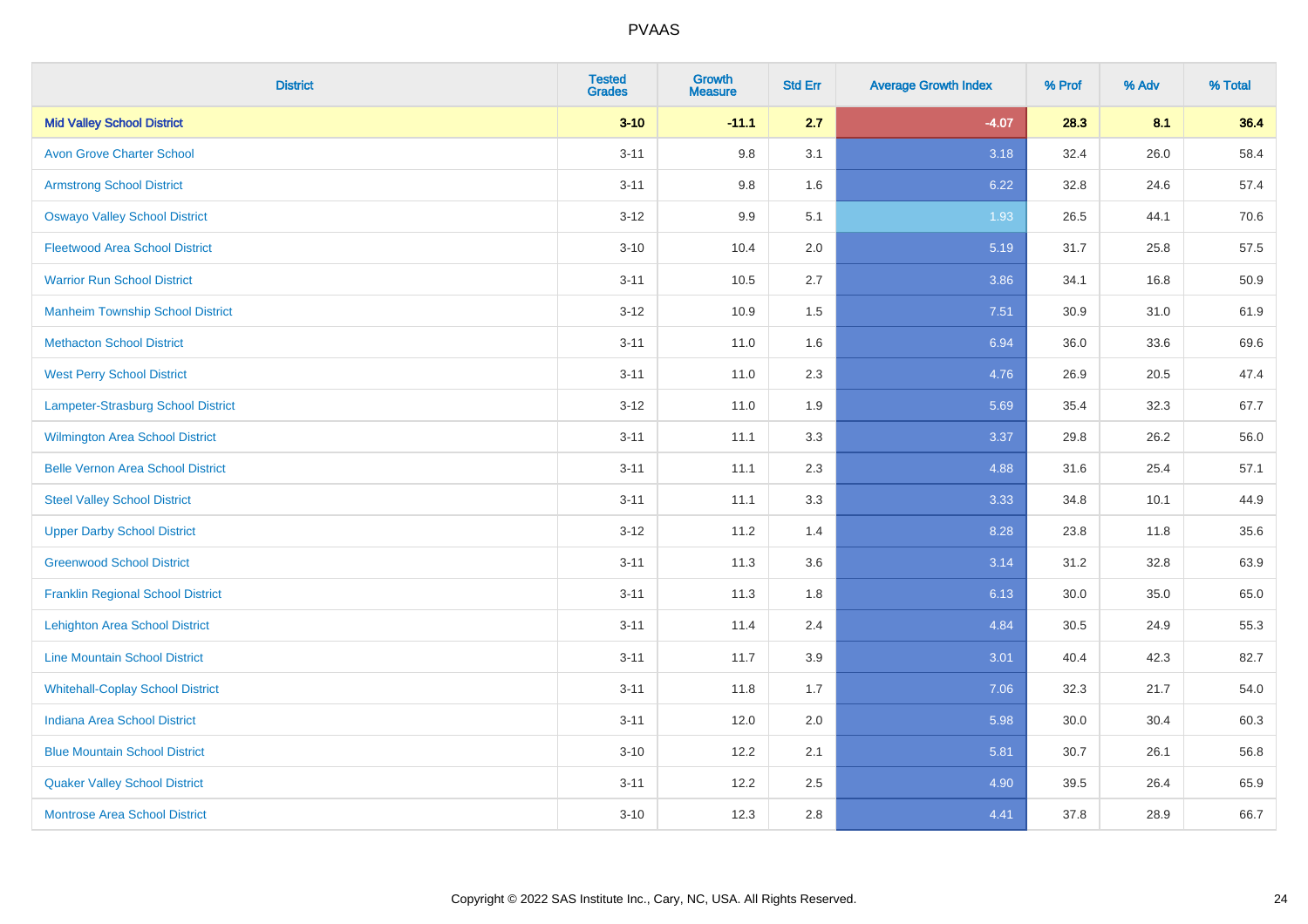| <b>District</b>                                 | <b>Tested</b><br><b>Grades</b> | Growth<br><b>Measure</b> | <b>Std Err</b> | <b>Average Growth Index</b> | % Prof | % Adv | % Total |
|-------------------------------------------------|--------------------------------|--------------------------|----------------|-----------------------------|--------|-------|---------|
| <b>Mid Valley School District</b>               | $3 - 10$                       | $-11.1$                  | 2.7            | $-4.07$                     | 28.3   | 8.1   | 36.4    |
| <b>Mifflin County School District</b>           | $3 - 11$                       | 12.3                     | 1.6            | 7.69                        | 35.1   | 15.1  | 50.3    |
| <b>Cocalico School District</b>                 | $3 - 11$                       | 12.3                     | 1.9            | 6.48                        | 28.2   | 32.3  | 60.5    |
| Allegheny-Clarion Valley School District        | $3 - 10$                       | 12.3                     | 4.1            | 3.03                        | 33.3   | 19.0  | 52.4    |
| <b>Manheim Central School District</b>          | $3 - 11$                       | 12.8                     | 2.0            | 6.52                        | 27.8   | 35.4  | 63.2    |
| Pen Argyl Area School District                  | $3 - 12$                       | 12.8                     | 2.5            | 5.10                        | 28.5   | 23.8  | 52.3    |
| <b>Central York School District</b>             | $3 - 12$                       | 12.9                     | 1.5            | 8.64                        | 31.4   | 24.1  | 55.5    |
| <b>Laurel School District</b>                   | $3 - 11$                       | 13.0                     | 3.1            | 4.19                        | 30.3   | 15.7  | 46.1    |
| <b>North Pocono School District</b>             | $3 - 11$                       | 13.1                     | 3.7            | 3.54                        | 31.4   | 33.3  | 64.7    |
| Maritime Academy Charter School                 | $3 - 10$                       | 13.2                     | 3.1            | 4.29                        | 24.0   | 1.3   | 25.3    |
| <b>Lakeland School District</b>                 | $3 - 11$                       | 13.3                     | 2.8            | 4.80                        | 22.2   | 21.2  | 43.4    |
| <b>Tuscarora School District</b>                | $3 - 11$                       | 13.4                     | 2.2            | 6.20                        | 37.1   | 26.3  | 63.4    |
| <b>Hempfield School District</b>                | $3 - 11$                       | 13.4                     | 1.3            | 10.53                       | 29.9   | 36.8  | 66.7    |
| <b>Harbor Creek School District</b>             | $3 - 11$                       | 13.4                     | 2.3            | 5.80                        | 34.5   | 40.7  | 75.2    |
| <b>Council Rock School District</b>             | $3 - 11$                       | 13.5                     | 1.1            | 12.27                       | 32.0   | 35.4  | 67.4    |
| <b>Iroquois School District</b>                 | $3 - 11$                       | 13.6                     | 2.8            | 4.83                        | 33.3   | 16.0  | 49.4    |
| <b>Upper Saint Clair School District</b>        | $3 - 11$                       | 13.8                     | 1.8            | 7.86                        | 32.2   | 44.5  | 76.7    |
| <b>Upper Merion Area School District</b>        | $3 - 11$                       | 14.0                     | 2.0            | 7.15                        | 34.4   | 32.6  | 67.0    |
| <b>Hermitage School District</b>                | $3 - 12$                       | 14.0                     | 2.5            | 5.59                        | 34.0   | 27.0  | 61.0    |
| <b>Peters Township School District</b>          | $3 - 11$                       | 14.1                     | 1.7            | 8.16                        | 35.2   | 41.6  | 76.8    |
| Penns Valley Area School District               | $3 - 12$                       | 14.1                     | 2.6            | 5.33                        | 29.6   | 23.3  | 52.9    |
| Capital Area School for the Arts Charter School | $9 - 11$                       | 14.2                     | 4.5            | 3.13                        | 27.5   | 30.0  | 57.5    |
| <b>Agora Cyber Charter School</b>               | $3 - 11$                       | 14.6                     | 2.4            | 6.03                        | 24.7   | 19.5  | 44.2    |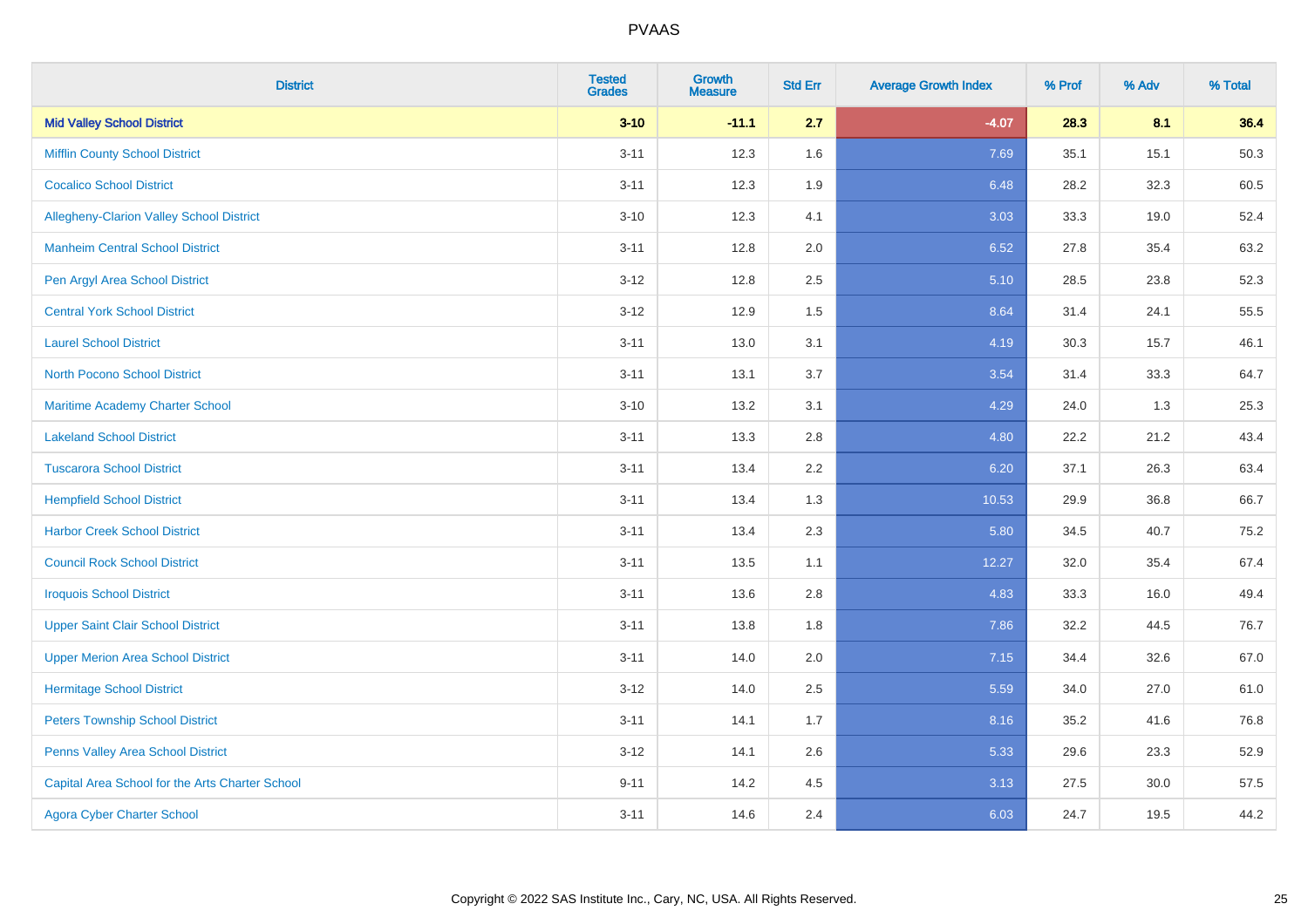| <b>District</b>                               | <b>Tested</b><br><b>Grades</b> | <b>Growth</b><br><b>Measure</b> | <b>Std Err</b> | <b>Average Growth Index</b> | % Prof | % Adv | % Total |
|-----------------------------------------------|--------------------------------|---------------------------------|----------------|-----------------------------|--------|-------|---------|
| <b>Mid Valley School District</b>             | $3 - 10$                       | $-11.1$                         | 2.7            | $-4.07$                     | 28.3   | 8.1   | 36.4    |
| <b>Coudersport Area School District</b>       | $3 - 11$                       | 14.8                            | 3.4            | 4.33                        | 34.7   | 28.0  | 62.7    |
| Lake-Lehman School District                   | $3 - 11$                       | 14.9                            | 2.8            | 5.34                        | 25.8   | 22.5  | 48.3    |
| <b>Southern York County School District</b>   | $3 - 11$                       | 15.5                            | 1.8            | 8.48                        | 37.6   | 29.2  | 66.8    |
| <b>Central Bucks School District</b>          | $3 - 11$                       | 15.5                            | 0.9            | 17.94                       | 34.8   | 41.4  | 76.2    |
| <b>Delaware Valley School District</b>        | $3 - 11$                       | 15.7                            | 1.6            | 9.62                        | 36.7   | 32.1  | 68.8    |
| <b>Punxsutawney Area School District</b>      | $3 - 11$                       | 15.8                            | 2.7            | 5.83                        | 18.6   | 29.0  | 47.6    |
| <b>Unionville-Chadds Ford School District</b> | $3 - 11$                       | 15.8                            | 1.7            | 9.12                        | 31.2   | 48.0  | 79.2    |
| Palmyra Area School District                  | $3 - 11$                       | 16.2                            | 1.8            | 9.02                        | 38.8   | 34.0  | 72.8    |
| <b>Upper Dauphin Area School District</b>     | $3 - 11$                       | 16.5                            | 5.1            | 3.26                        | 37.5   | 26.8  | 64.3    |
| <b>Spring-Ford Area School District</b>       | $3 - 11$                       | 16.6                            | 1.2            | 14.02                       | 30.4   | 45.3  | 75.7    |
| <b>West Branch Area School District</b>       | $3 - 11$                       | 17.0                            | 3.3            | 5.20                        | 47.1   | 19.1  | 66.2    |
| North Penn School District                    | $3 - 11$                       | 17.6                            | 1.0            | 17.53                       | 30.8   | 35.7  | 66.4    |
| <b>Fox Chapel Area School District</b>        | $3 - 11$                       | 17.6                            | 1.9            | 9.47                        | 22.9   | 52.0  | 74.9    |
| <b>Pequea Valley School District</b>          | $3 - 11$                       | 18.0                            | 3.1            | 5.74                        | 29.2   | 37.5  | 66.7    |
| North Allegheny School District               | $3 - 11$                       | 18.0                            | 1.3            | 14.25                       | 30.5   | 42.9  | 73.4    |
| <b>Danville Area School District</b>          | $3 - 11$                       | 18.4                            | 2.6            | 7.19                        | 32.0   | 46.1  | 78.1    |
| <b>Souderton Area School District</b>         | $3 - 11$                       | 18.5                            | 1.4            | 12.86                       | 39.2   | 31.2  | 70.4    |
| <b>Cumberland Valley School District</b>      | $3 - 12$                       | 18.6                            | 1.2            | 15.79                       | 31.3   | 39.2  | 70.5    |
| <b>Lower Merion School District</b>           | $3 - 11$                       | 18.9                            | 1.2            | 15.42                       | 29.4   | 48.6  | 78.0    |
| <b>Saucon Valley School District</b>          | $3 - 11$                       | 18.9                            | 2.2            | 8.48                        | 26.0   | 39.6  | 65.6    |
| <b>Berlin Brothersvalley School District</b>  | $3 - 11$                       | 19.6                            | 4.0            | 4.93                        | 28.3   | 41.3  | 69.6    |
| <b>Dallastown Area School District</b>        | $3 - 11$                       | 19.9                            | 1.4            | 14.14                       | 36.8   | 34.2  | 71.0    |